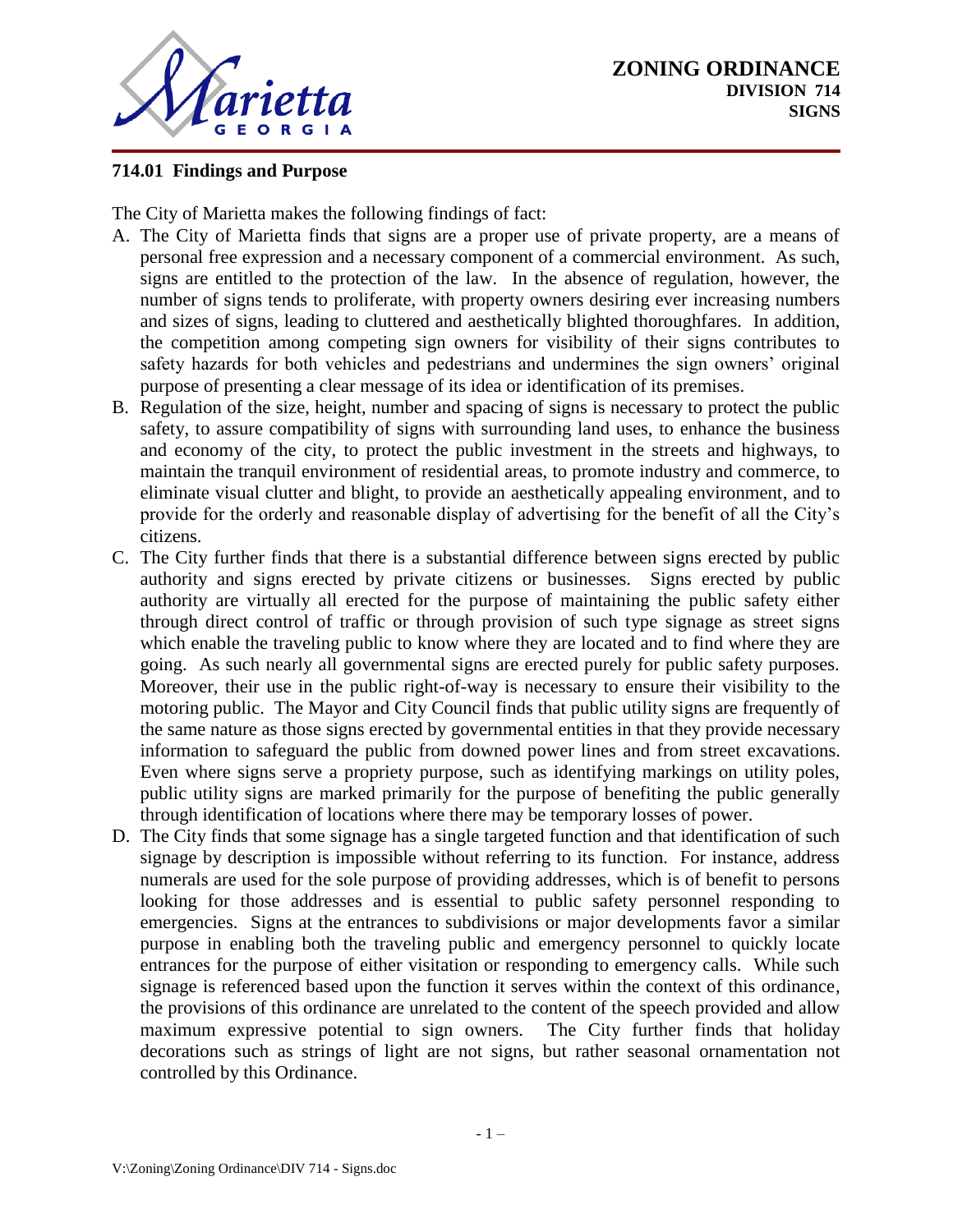

E. In considering the appropriate level of sign regulation for the City, the Mayor and City Council has considered planning studies, reports, news articles and related information from a variety of sources. The Mayor and Council has determined that digital signs pose unique and substantial hazards to traffic caused by a higher level of distractibility than non-digital signs. In addition, digital signs are inconsistent with the aesthetic standards established for the City.

These standards are intended to:

- A. Promote signs that are subordinate to and in aesthetic harmony with their location on buildings and their surrounding environment;
- B. Identify requirements that safeguard life, public health, aesthetic quality and welfare by regulating the location, size, number, illumination, construction, maintenance and quality of materials of all signs and eliminate visual clutter and blight within the City.
- C. Promote the safety of persons and property by providing that signs do not create traffic or other hazards due to collapse, fire, visual obstruction, decay or abandonment.
- D. Promote and encourage designs that reflect the appropriate scale, historic character, and pedestrian orientation of the city, as well as encourage designs that reflect the architectural scale, aesthetic quality, and vehicular and pedestrian orientation of commercially zoned districts within the City.

### **714.02 Permit Requirements**

The following requirements and limitations shall apply with regard to signs, in addition to provisions appearing elsewhere in the text of these regulations or in the schedule of zoning district regulations.

- A. Unless specifically exempted from obtaining a permit by other provisions of this Division, any property owner, business, tenant, agent, or contractor shall be required to obtain a permit prior to the erection, replacement, reconstruction, or relocation of a sign. Where a building permit is required for sign installation, the building permit shall be obtained from the Public Works Department with input from the Department of Development Services and shall constitute the sign permit. If no building permit is required, the sign permit shall be obtained from the Department of Development Services. The tenant must have a current license to do business in the City at the location where the erection, replacement, reconstruction, or relocation of a sign is to take place. However, when a business is to be located at a newly constructed site or a site under reconstruction, a permit for a sign may be obtained prior to the issuance of a business license. Agents or contractors actively erecting or maintaining signs must have a license to do business in the State of Georgia.
- B. Each application for a sign permit shall contain the following information:
	- 1. Name of property owner, tenant and agent.
	- 2. Name of sign owner (if different from property owner).
	- 3. Name, address, and telephone number of the sign erector/contractor.
	- 4. Freestanding signs require scaled drawings detailing the location of any structure on the lot upon which the sign is to be attached or erected and the exact position of the sign in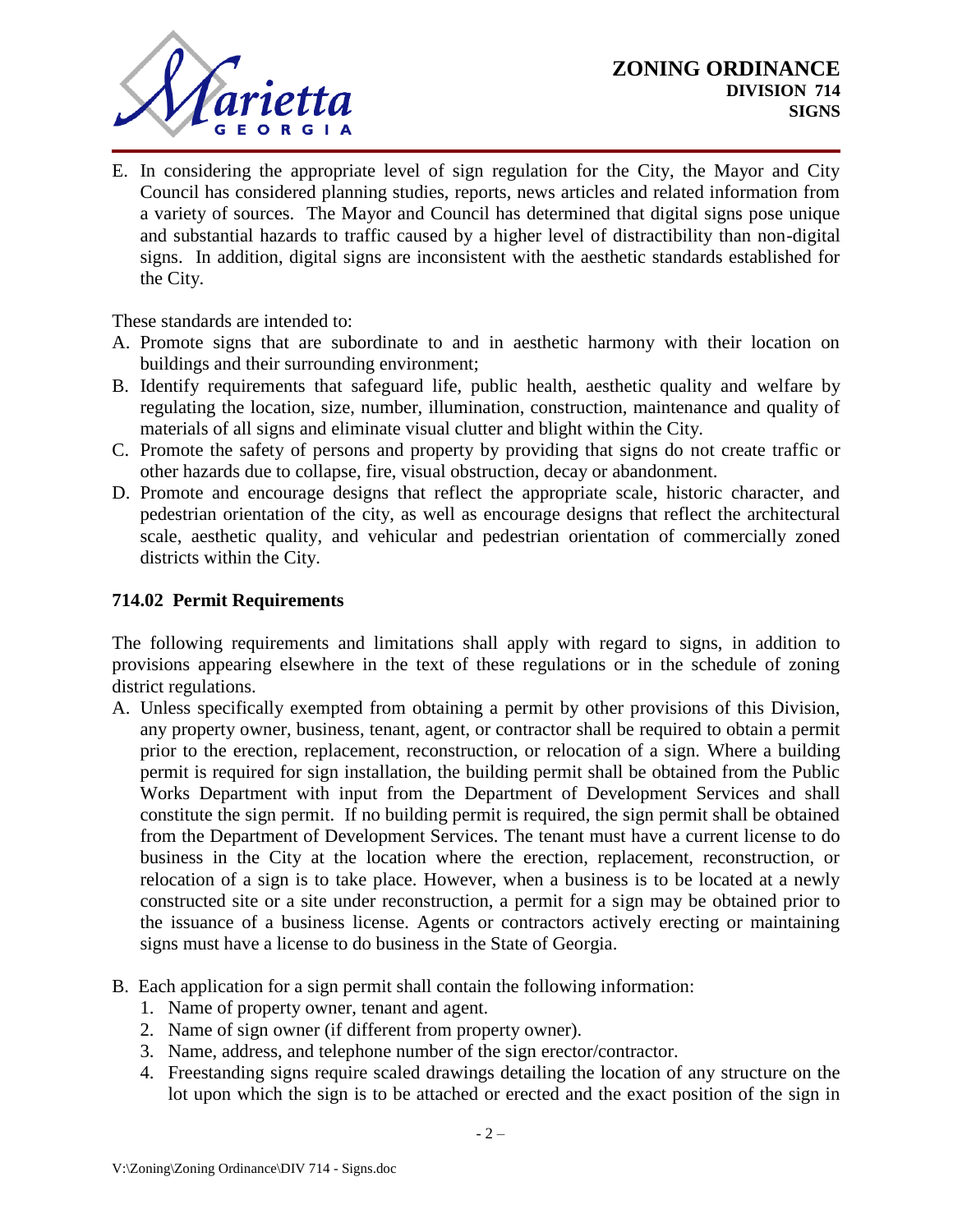

relation to nearby buildings or structures and to nearby streets. Also, freestanding signs require that elevation plans be provided that show the dimensions, schematics, materials, and all other information that shows the design of the sign. Wall and other signs require scaled building elevation plans and detailed schematics to be submitted that detail the size of the building face and the location of the sign on the structure and the materials and design of the sign.

- 5. Plans, specifications and structural details of construction and attachment to the building or in the ground. A single submission may be permitted for standardized signs. All signs must conform to the standards of the current National Electrical and Standard Building Codes issued at the time of application and/or other codes of the City that may be applicable. The applicable issues of the Standard Building Code and National Electrical Code, as amended, are incorporated herein by reference as though fully set forth herein, a copy of which shall be maintained on file with the City Clerk for inspection and review by the public. The chief building official shall be responsible for enforcing the guidelines set forth in the Standard Building Code and the National Electric Code.
- 6. Permit Fees. Permit fees are required for all sign permits. The permit fees for signs are established from time to time by the Mayor and City Council and are identified in the City of Marietta Fee Chart.
- C. Upon receipt of a properly completed sign permit application as identified in Sect. 714.02(B), the sign permit application shall be examined and either approved or denied within 45 business days or else the application shall be deemed granted on the 46th business day. All permit applications meeting the standards of this Division and all applicable zoning regulations shall be granted.
- D. The City shall deny permits to applicants who submit applications for signs that do not comply with the provisions of this Division, are incomplete, or contain any material false statements.
- E. Should it be determined that a sign permit was issued pursuant to an incomplete application or an application containing a false material statement, or that a permit has been erroneously issued in violation of this Division, the permit shall be revoked by the same officer who issued the permit. The City is further authorized and empowered to revoke any permit issued by it upon failure of the holder thereof to comply with any provisions of this Division within 10 days of the receipt of written notice to the property owner or the refusal of the property owner to accept the written notice.
- F. Upon denial of the sign permit application or revocation of a sign permit, the applicant and/or permit holder shall be given written notice from the Department making the sign permit decision, stating the reason for the denial or revocation. Upon denial of the sign permit application or revocation of the permit, the applicant or permit holder may appeal to the Board of Zoning Appeals (or in the case of billboards, appeal shall be made to Mayor and City Council) within 10 days of the receipt of notice of the final decision of the Department making the denial decision. The appeal hearing shall take place within 60 days of the filing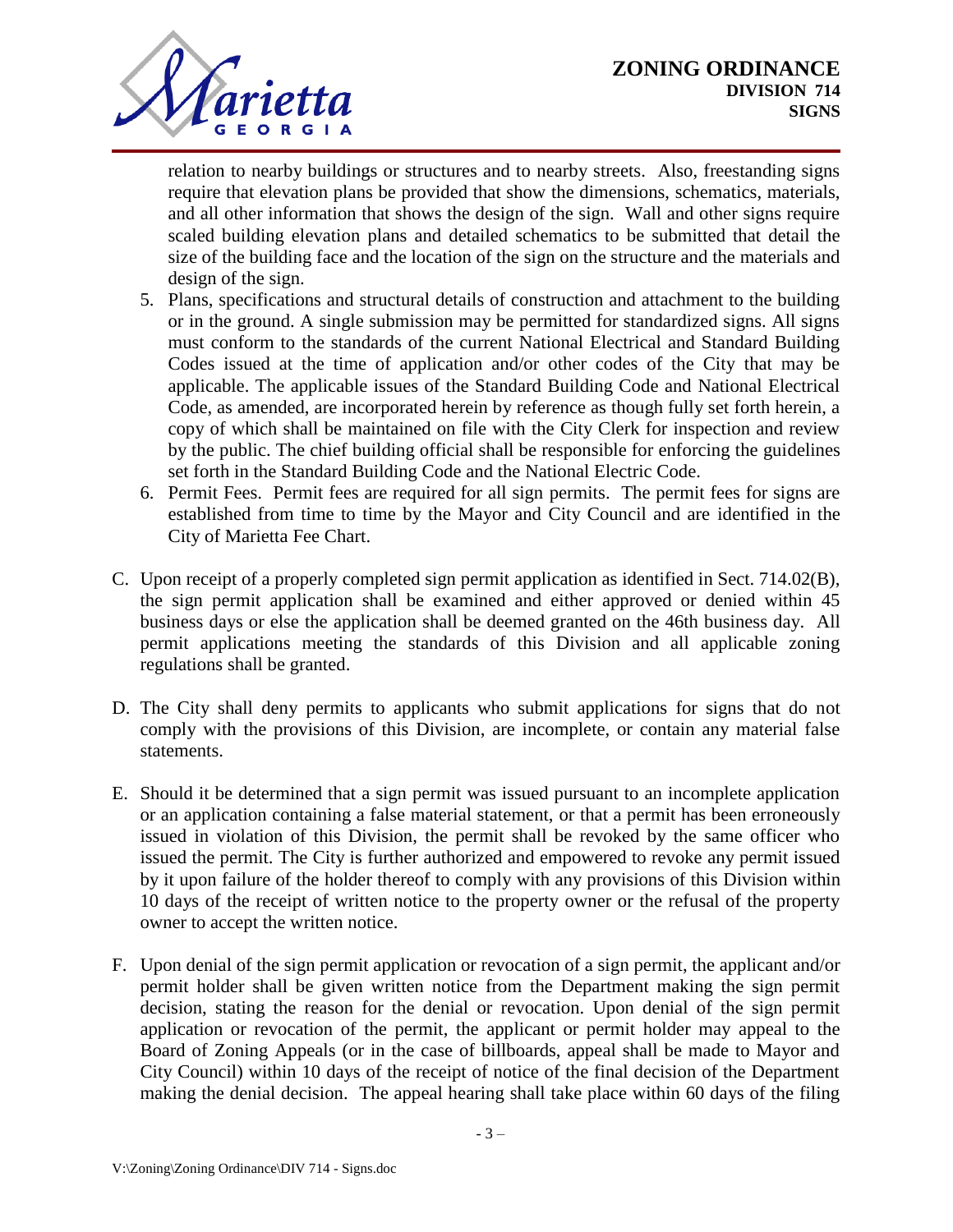

of the appeal with the City Clerk with final decision to be rendered no later than 30 days from the close of hearing.

## **714.03 Signs exempt from permit requirements**

The following classes of signs are exempted from permit requirements, but other limitations, regulations, and requirements concerning such signs remain applicable. The chief building official shall be responsible for enforcing the guidelines set forth in the Standard Building Code and the National Electrical Code.

- A. Signs, notices and traffic signs conforming to the standards of the Manual of Uniform Traffic Control Devices or other federal or state standard.
- B. Flags that are attached to a flagpole mounted on the ground or to flagstaffs attached to the façade of a structure, limited to three (3) flags per premises, plus one (1) additional flag for every ten (10) feet of road frontage.
- C. Incidental Signs: Incidental signs that are visible from the public right of way are limited to 6 square feet per sign face and 3 feet in height, limited to one per curb cut. No advertising text may be affixed. Similar signs that are not visible from the public right of way and are intended to direct the movement of or provide information to patrons or visitors within the site are limited to 40 square feet per sign face and 8 feet in height.
- D. Delivery receptacles for mail and newsprint deliveries.
- E. One (1) sign not to exceed 15 square feet for development projects involving two (2) or more acres in residential districts or 50 square feet in non-residential districts placed at a location under construction or alteration. All such signs shall be removed from the site upon issuance of a certificate of occupancy.
- F. Standard informational signs. Standard informational signs in residential districts that otherwise meet the standards of this Division.
- G. Window signs meeting the standards of this Division.
- H. Building address numerals not exceeding twelve (12) inches in height in residential districts and twenty-four (24) inches in height in nonresidential districts and emergency information.
- I. Inflatable devices or balloons.
- J. Panel Replacements: The changing of a sign face or panel in or on an existing approved sign or a legally nonconforming sign shall not require a sign permit. However, if the proposed panel replacement creates a need for structural repair or causes a change in the size, shape, location, or design of the sign, then a sign permit shall be required to bring the sign into compliance with the requirements of this Division.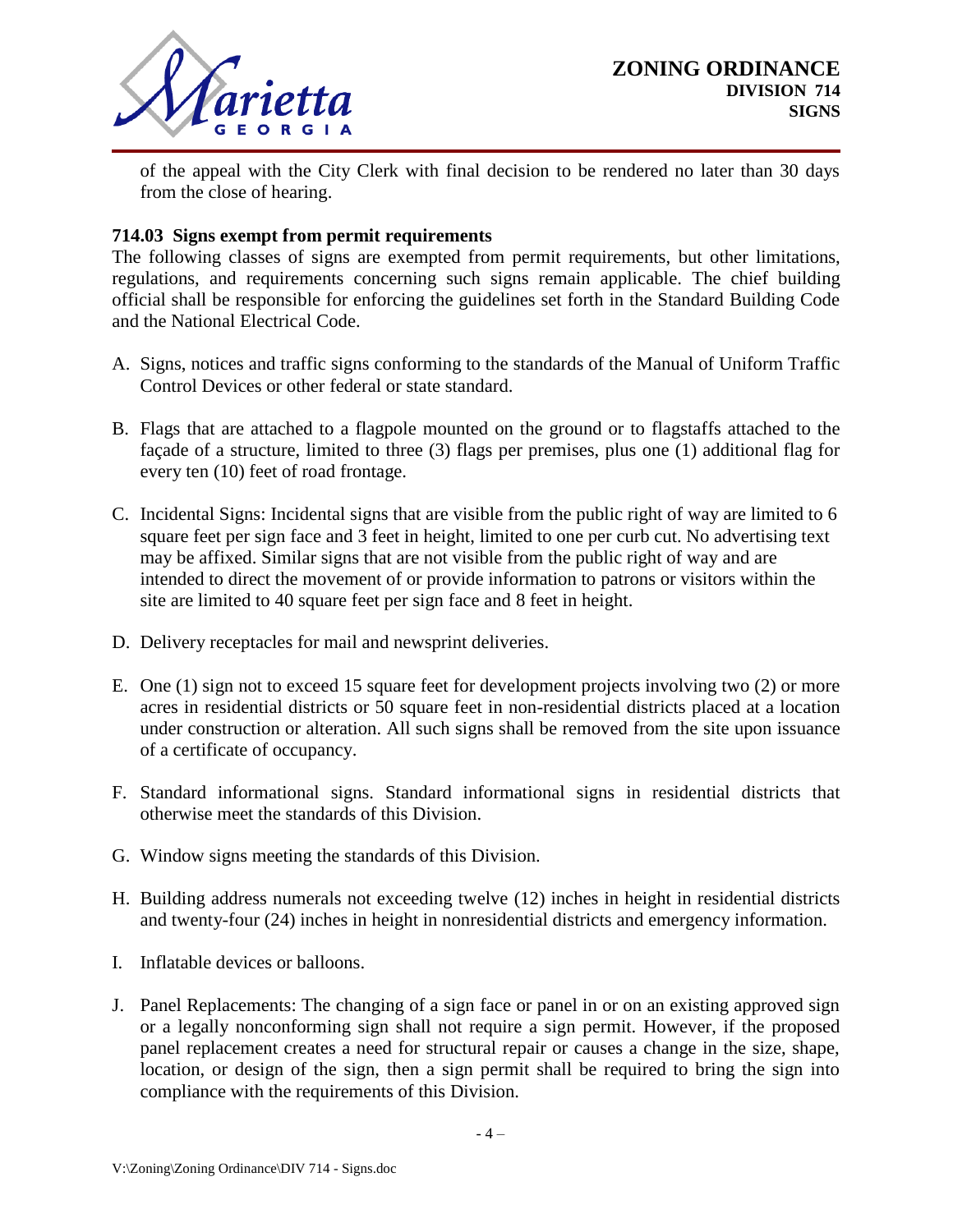

- K. A-Frame signs placed on private property and directed toward pedestrians. Such signs shall not be intended to attract the attention of passing motorists on the public right-of-way. A-Frame signs shall be allowed according to the following conditions:
	- 1. Signs shall be located more than 10 feet away from any property line.
	- 2. The sign must be within 15 feet of the front door of the place of business.
	- 3. Each storefront is allowed one sign and in no case shall a storefront be allowed more than one sign.
	- 4. The location of the sign must not block or restrict passageway along the sidewalk to less than four feet in width, block the ingress/egress to any building, interfere with vehicular traffic flow, or block required parking spaces.
	- 5. The sign is limited to a maximum area of 10 square feet and a maximum height of 4 feet.
	- 6. The sign must be adequately weighted and shall not be illuminated, animated, or electrically powered in any way. Signs must be made of durable materials designed to withstand exterior conditions.
	- 7. The sign is allowed only during the sign owner's business hours and must be moved inside when the business is not open.
	- 8. All signs must be located on an adjacent sidewalk.

# **714.04 General regulations**

All signs shall be located on private property and shall abide by those regulations that pertain to each class of signs. The permit number shall be permanently affixed to each permitted sign. In all cases sign regulations shall be applied on a parcel level basis. If several buildings or tenants are located upon the same parcel, the allocation of sign space for multiple uses shall be controlled by the property owner provided that the total number of signs (and the sum of the areas) shall not exceed that permitted for the parcel as a whole. The Board of Zoning Appeals shall not grant and does not have the authority to grant a variance that allows for any new pylon signs or changes in the shape, size, location, or design of existing pylon signs. Materials, colors, and shapes of the proposed sign structure shall be compatible with the principal buildings. Staff shall review the style and architectural design of each sign structure in order to ensure that it is compatible with the materials and colors of its principal structure.

- A. *Projecting Signs.* Are permitted in nonresidential districts and shall be securely fastened by metal supports to the building surface and meet all applicable building codes while maintaining a clear height of eight (8) feet above the ground level. No projecting sign may extend above the parapet wall. Permissible sign area shall be calculated the same as wall signage and shall be considered inclusive of the total wall sign area allowance for the building.
- B. *Wall Signs.* Are permitted in nonresidential districts and shall be securely fastened to the building surface meeting all applicable building codes. Walls signs may project from the building face a maximum of 18 inches from the building provided that, if they project more than 4 inches from the building surface, they shall maintain a clear height of 8 feet above the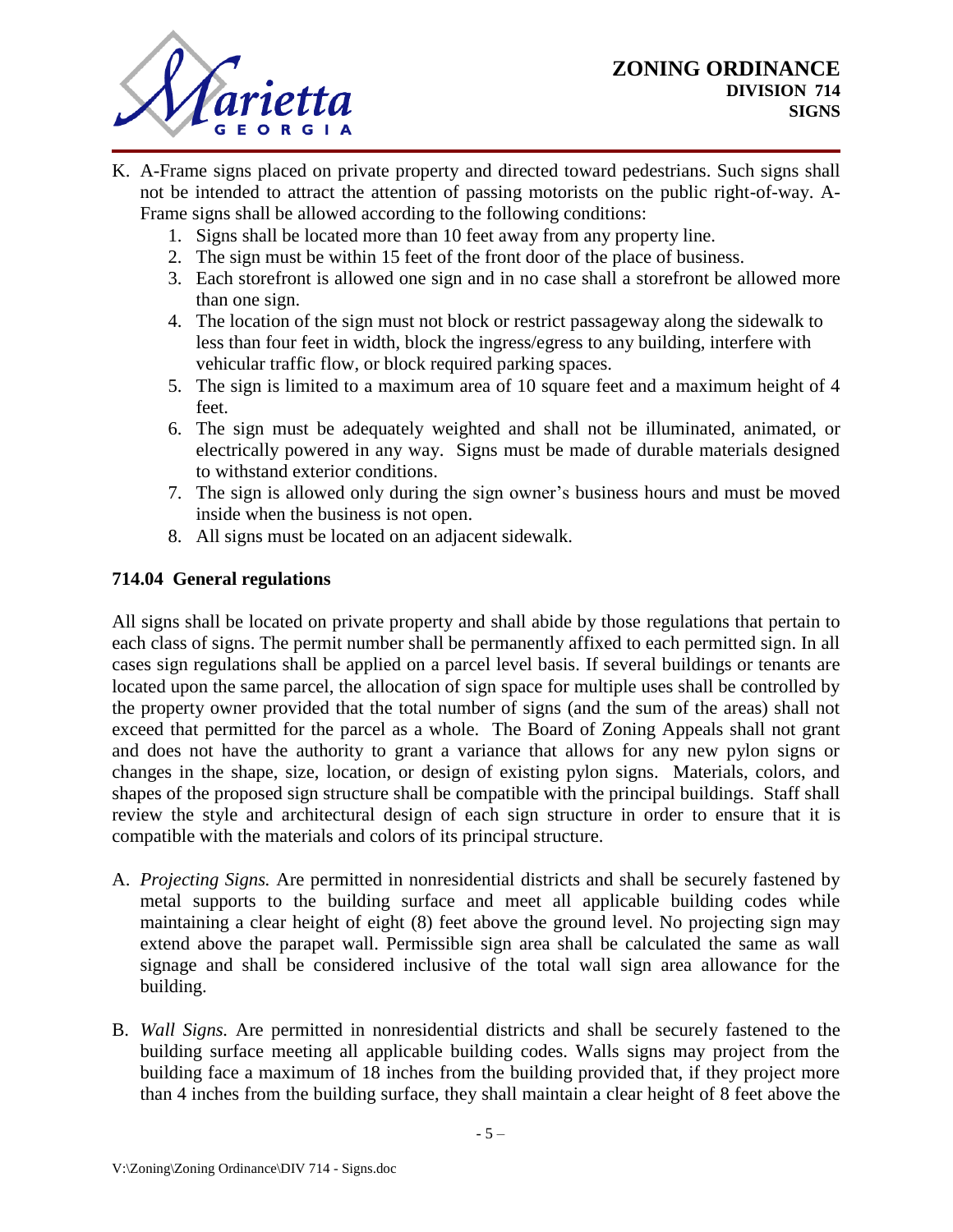

ground level. No wall sign may extend above the parapet wall. Wall signs on building faces that abut public roadways or designated access drives to planned centers are restricted to covering no more than 15% of the wall face. The maximum sign area for walls not directly facing a public roadway or designated access drive to a planned center is limited to covering no more than 5% of the wall face on which the sign is attached. The total permissible sign area for a single business may be incorporated within wall, canopy, under canopy, projecting or window signage provided that in aggregate, the total sign area does not exceed the 15% limit.

- C. *Canopy Signs.* Are permitted in nonresidential districts and shall be securely fastened by metal supports to the building surface and meet all applicable building codes. Canopy signs may not extend above the parapet wall and shall maintain a clear height of 8 feet above the ground level. Permissible sign area shall be calculated the same as wall signage and shall be considered inclusive of the total wall sign area allowance for the building.
- D. *Under Canopy Signs.* May be no larger than 6 square feet and must be no less than 8 feet above the ground at the lowest extremity of the sign and attached to the supporting structure at no less than two points. Permissible sign area shall be considered inclusive of the total wall sign area allowance for the building.
- E. Window signs. Are permitted in nonresidential districts subject to those standards, which apply to wall signs. Permissible sign area shall be calculated the same as wall signage and shall be considered inclusive of the total wall sign area allowance for the building. No more than 50% of the windows of a business shall be used to display window signs and the signage in a single window shall not account for more than 50% of a window face.
- F. *Free Standing Signs.* Are permitted in all zoning districts, except in those designated as Single Family Residential, unless specifically allowed under other sections of this ordinance.
	- 1. All new detached signs must be either monument or nostalgic signs. Pylon signs are not allowed. The Board of Zoning Appeals shall not issue and is not granted the authority to issue variances to allow any new pylon signs or changes in the shape, size, location, or design of existing pylon signs.
	- 2. For each property line that abuts public right-of-way for a distance of at least 75 feet, one free standing sign is permitted provided the sign area is located at least 5 feet from any property line. The Public Works Director or his/her designee may require additional setback distances based upon site conditions for traffic safety. In the case of corner lots, a single sign with up to 4 sides may be erected in lieu of two or more separate signs. In no case shall a property contain multiple detached signs along the same road frontage, unless specifically allowed.
	- 3. The maximum allowable height and sign area of detached signs shall be determined in accordance with the type of roadway along which the sign is to be located to account for varying travel speeds, sight distances and commercial conditions (see Table H). In no case shall the area of a message board exceed 50% of the allowable sign face.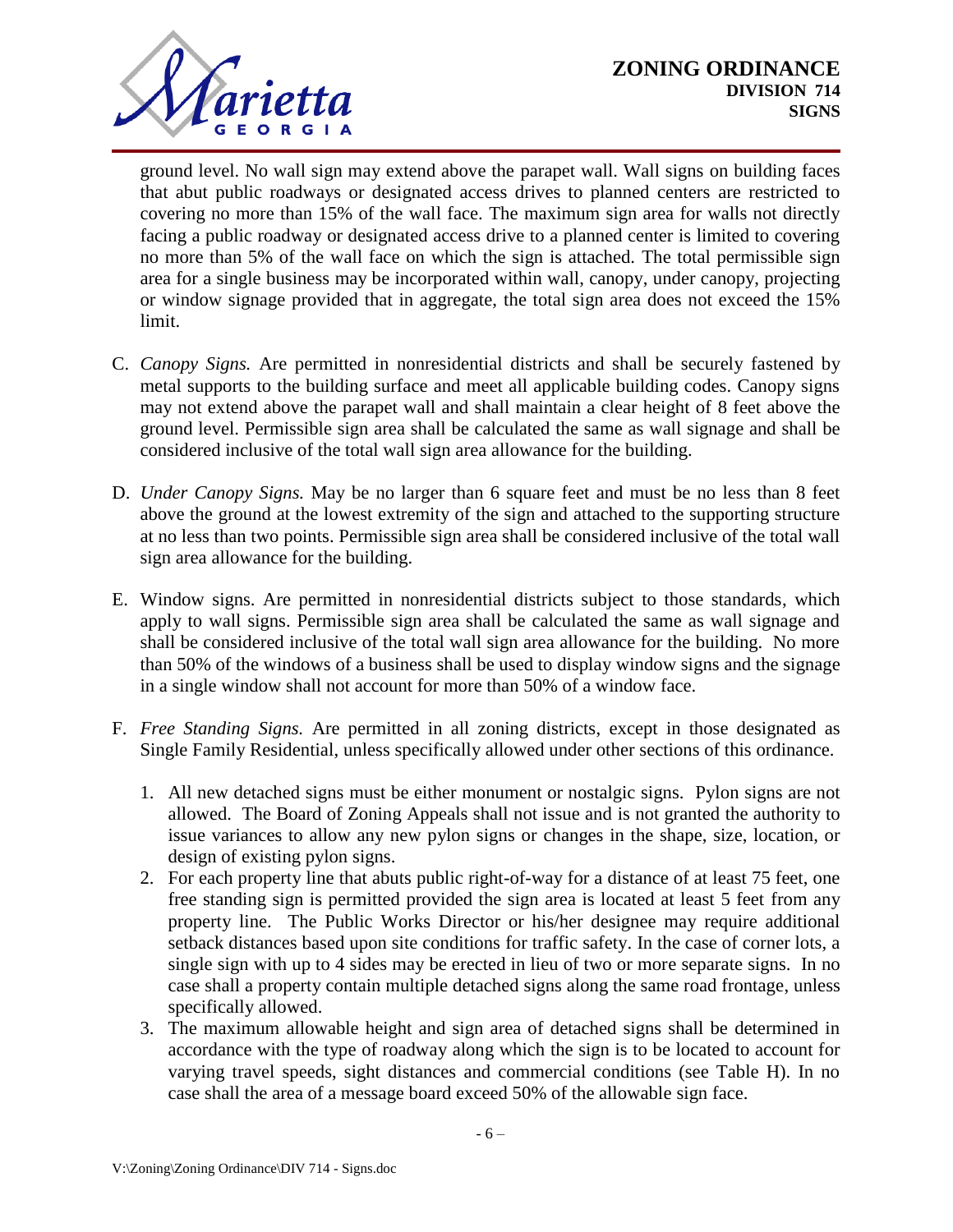

| TABLE H. | <b>MAXIMUM HEIGHT AND SIGN AREA FOR DETACHED SIGNS</b> |  |  |
|----------|--------------------------------------------------------|--|--|
|          |                                                        |  |  |

| <b>Monument Style</b>  |                      |                                     |                                            |  |  |  |
|------------------------|----------------------|-------------------------------------|--------------------------------------------|--|--|--|
| <b>Use</b>             | Roadway*             | <b>Maximum Sign</b><br>Height (ft.) | <b>Maximum Sign</b><br>Face $(sq. ft.)$ ** |  |  |  |
| Commercial             | Arterial             | 15                                  | 90                                         |  |  |  |
|                        | Tier A***            | 8                                   | 60                                         |  |  |  |
|                        | Collector/Industrial | 10                                  | 50                                         |  |  |  |
|                        | Local                | 8                                   | 30                                         |  |  |  |
| Multi-family           | Arterial             | 10                                  | 60                                         |  |  |  |
|                        | Collector            | 8                                   | 40                                         |  |  |  |
|                        | Local                | 6                                   | 24                                         |  |  |  |
| <b>Nostalgic Style</b> |                      |                                     |                                            |  |  |  |
|                        | Local                | 6                                   | 12                                         |  |  |  |
|                        | Collector/Arterial   | 8                                   | 20                                         |  |  |  |

\* As defined on the Official Thoroughfare Map of the City. \*\* Sign structures are limited to 100% of the allowable sign face.

\*\*\* As defined on the Official Zoning Map of the City.

The numerical address of the property must be included on the sign and must be clearly visible and legible from the street on which the property fronts. Numbers should be no less than six (6) inches high and shall not be considered signage, nor shall they be included in the calculation of sign size.

- 4. Digital Signs. Digital Signs may be used in accordance with the following provisions, provided that billboard signs shall not be converted to digital except in accordance with the provisions of Section 714.04.G. The following shall apply to all digital signs:
	- a. Digital signs are prohibited in residential zones and within 200 feet of any residential property line. However digital signs shall be allowed in residential zones for places of assembly that have been granted a Special Land Use Permit by the Marietta City Council provided the digital sign is located beyond 200 feet of any residential property line.
	- b. Digital signs shall only be used in conforming, free standing monument signs and shall not be allowed as canopy, wall, or awning signs as defined in this ordinance, except as otherwise provided in this ordinance.
	- c. Digital signs shall not exceed 50% of the total sign face and must be located below the static copy area.
	- d. Digital signs shall contain static messages only and shall not have movement nor flashing on any part of the sign structure, design, or pictorial segment of the sign, nor shall such sign have varying light intensity during the display of any single message. Transitions between messages shall not use frame effects or other methods which result in movement of a displayed image during such transition.
	- e. Each individual static message must be displayed for a minimum of 20 seconds.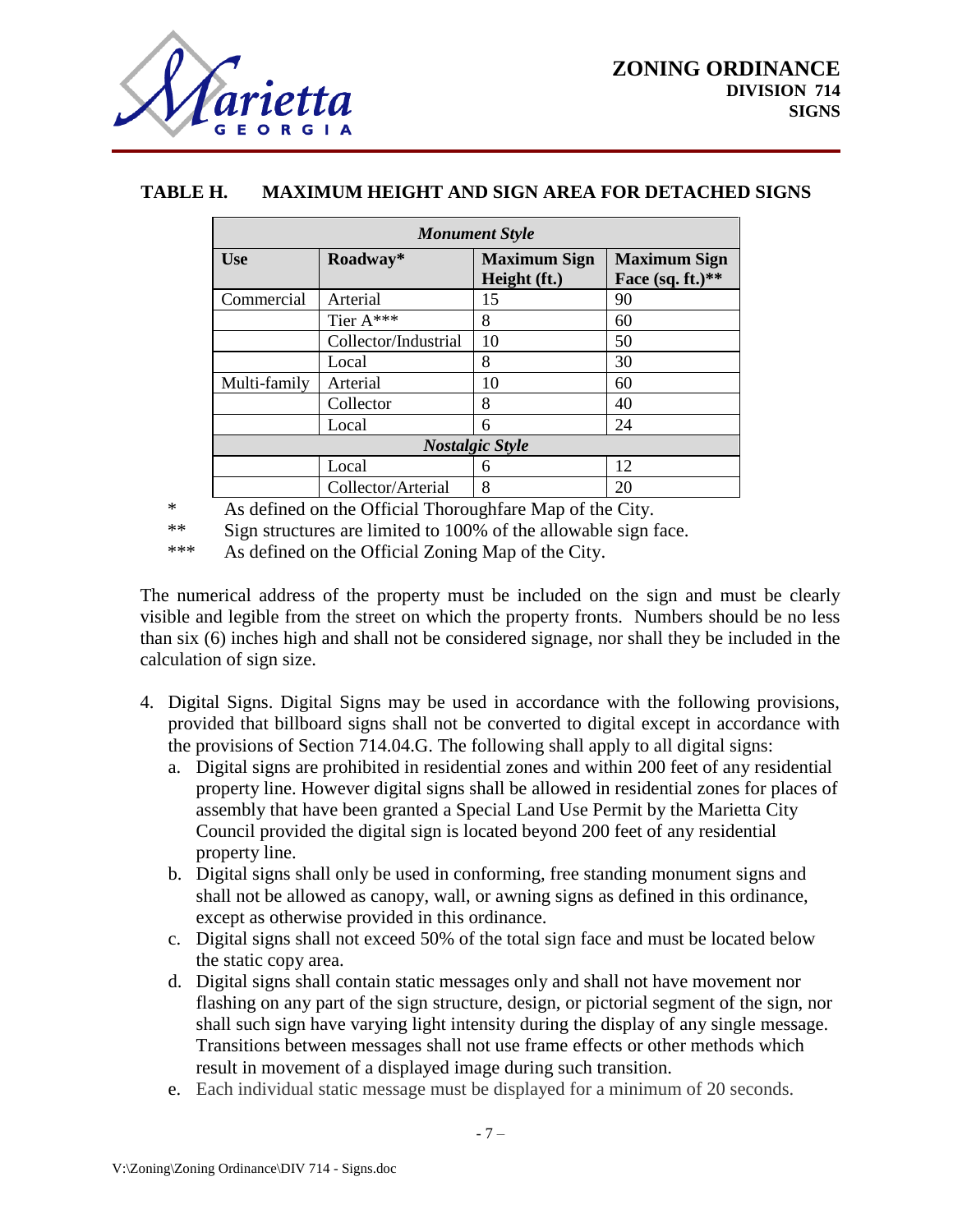

- f. Digital signs are prohibited from projecting beams or rays of light of such intensity or brilliance as to cause glare or to impair the vision of the driver of any motor vehicle or obscure or interfere with the effectiveness of an official traffic sign, device, or signal.
- g. Each sign must have a light sensing device that will adjust the brightness of the display as the natural ambient light conditions change.
- h. Digital signs may not operate at brightness levels of more than 0.20 footcandles above ambient light levels (at measurement conditions) as measured at a distance of 125 feet
- i. The owner of said electronic sign shall provide to the City of Marietta, information for a twenty four (24) hour contact able to turn off the digital sign promptly if a malfunction occurs. If, at any time more than 50% of the digital display lights malfunction or are no longer working, the owner of said digital sign shall turn off the display until repairs are made.
- j. City of Marietta staff may request a certification of the brightness (under measurement conditions) by an independent contractor (if such has not been certified within the preceding 12 months). If this investigation and certification indicates that the digital sign exceeds the brightness levels specified in this ordinance, the owner of the sign, within twenty four (24) hours of a request by the staff of the City of Marietta, shall turn off the sign until the brightness of the sign is corrected to comply with this ordinance at owner's expense.
- k. No digital sign shall utilize, house or contain any interactive features or components, or function as an interactive sign.
- l. No digital sign shall extend beyond the width of the sign structure.
- 4. *Billboards.* All billboards are subject to the following restrictions regarding their location and permitting. No billboard lawfully in existence on December 11, 2013 shall be altered or moved unless it is made to comply with the provisions of this Division. Billboards are not allowed outside of the area within 100 feet of the right-of-way of Interstate 75.
	- 1. Billboards shall also be regulated as a principal use and are required to meet all dimensional standards of the applicable zoning district. All distances shall be measured to the nearest point of the sign. The applicant is required to file an exemption plat through the City of Marietta with the Cobb County Superior Court to designate the area on the property that is to be used for the purpose of the general advertising or offpremises sign billboard.
	- 2. No billboard shall be placed within 500 feet of a residential zoning district, church, school, park, public building or cemetery on the same side of Interstate 75 that the billboard is to be located on.
	- 3. No billboard shall contain a sign area in excess of 672 square feet.
	- 4. No billboard shall contain more than 2 faces; nor shall any multi-message billboard be allowed, including signs that contain tri-vision panels or other changeable faces, electronic message boards, LCD, LED or plasma panels or screens, or any similar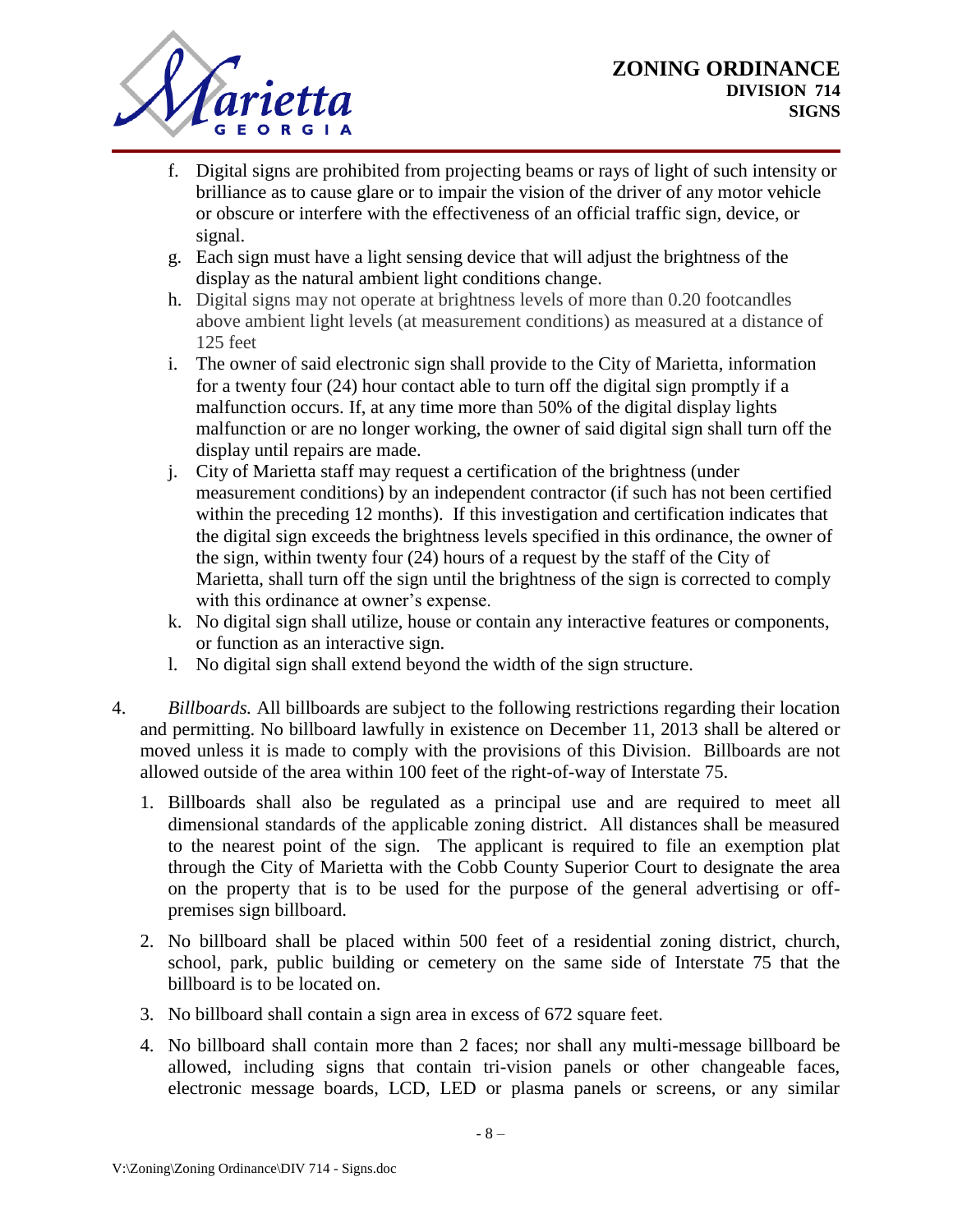

electronic signage devices or technology, unless as strictly regulated in this section 714.04(G).

- 5. No billboard shall be located within a 1,000 foot radius of another billboard.
- 6. No billboard may exceed 70 feet in height along an interstate as measured from the established road grade at the nearest point of the aforementioned road.
- 7. When it can be demonstrated that a reduction of the required setback for a billboard is necessary in order to preserve trees along interstate right-of-way, the Director of the Department of Development Services may administratively reduce the setback by up to 50 percent. In order to ensure that no trees will be cut in locating or erecting such outdoor advertising signs, the applicant and/or landowner must provide a survey to identify those trees to be preserved. Failure to preserve any trees so identified shall be considered a violation of this article. In addition, GDOT approval must be obtained by the applicant.
- 8. No billboard shall be located or erected on a substandard lot. In addition, billboards shall meet all other zoning district regulations, including required setbacks and lot widths. Support structures shall meet the setback requirement; however, sign faces may extend 25% into any required setback. All distances shall be measured to the nearest point of the sign.
- 9. No billboard shall be located or erected on a lot upon which a building is located if such lot or the building thereon has any sign located thereon.
- 10. No billboard may be located closer to a permanent structure than a distance that is equal to or greater than the height of the sign.
- 11. Billboards shall be permitted in LI, HI, CRC, RRC, PCD, and OHR zoning districts. Billboards are prohibited in all other zoning districts.
- 12. Billboards shall not be permitted within any right of way or easement provided for a railroad.
- 13. Digital Billboards:
	- a. Purpose Statement for Digital Billboards: In addition to the other standards listed in the Purpose Statement of the Sign Ordinance (Section 714.01 Purpose) the Mayor and City Council find that the proliferation in number, size and manner of outdoor advertising unreasonably distracts motorists, bicyclists, and pedestrians and promotes confusion with regard to traffic lights, signs, or signals or other interference with the effectiveness of traffic regulations and is therefore hazardous to roadway users; that the inadequately controlled proliferation of billboards visible from highways endangers the uniqueness of our city and our community and our scenic beauty; that tourism and trade from both resident and nonresident roadway users is an essential part of our economy; that tourist-oriented directional signs and logo signs erected pursuant to authority of the Georgia Department of Transportation offer businesses cost-effective means of announcing their presence to the highway users without harm to the City of Marietta's scenic beauty.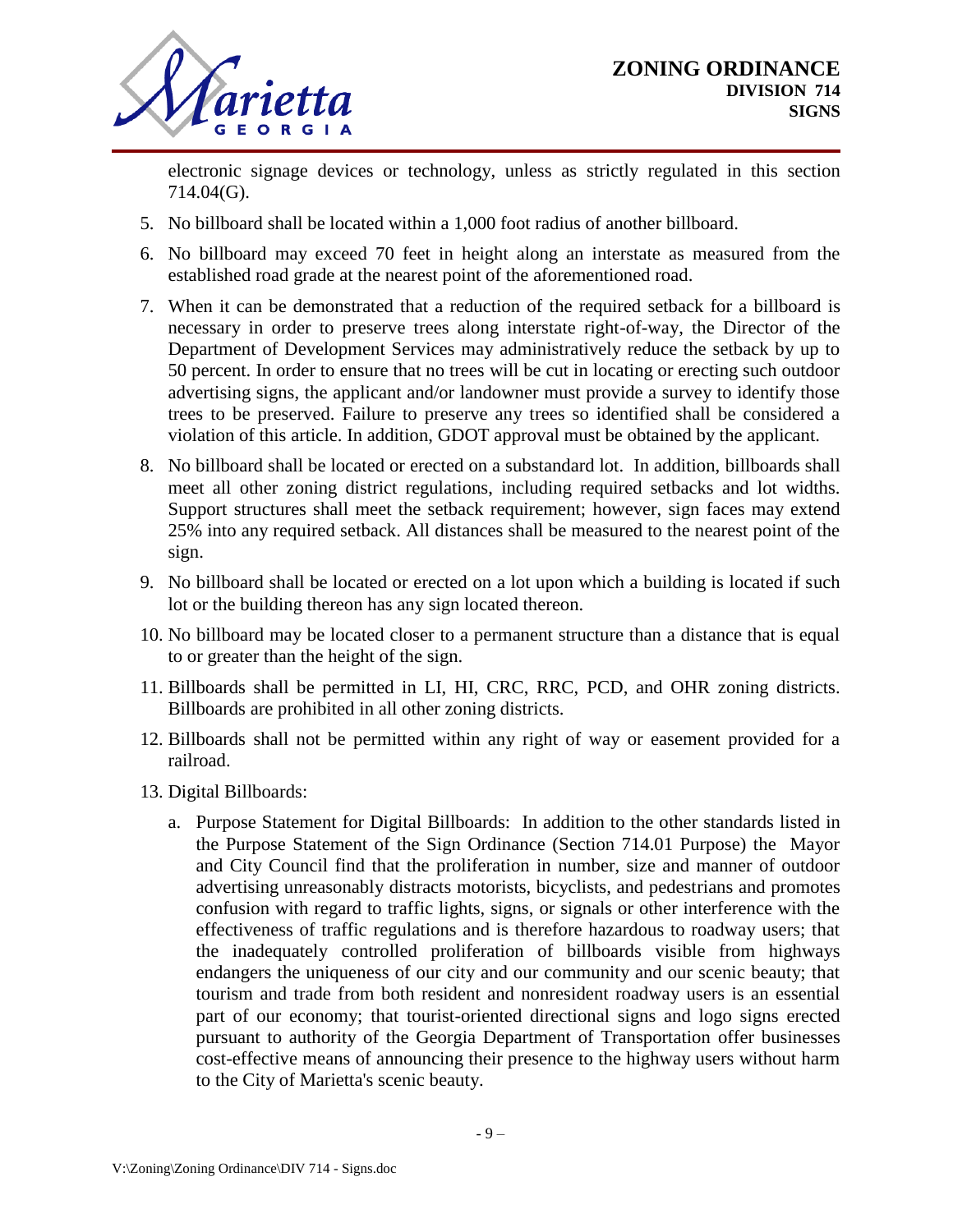

- 1. The erection and maintenance of new billboards should be strictly limited in areas adjacent to Interstate 75 and are prohibited in all other areas in order to protect the public investment in such roadways, preserve the city's scenic beauty and distinctiveness, and promote the general health and welfare of the public.
- 2. The Mayor and City Council find that the vast majority of billboards within the City of Marietta are legal non-conforming uses, and consistent with the provisions of Division 706 Non-Conforming Uses and Division 714.06C: Nonconforming Signs, it is the desire of the City of Marietta that such non-conforming uses be reduced over time. Despite this intent, the number of legal non-conforming signs has not been materially reduced in a significant fashion.
- 3. This ordinance is adopted based upon concerns for the distractions that digital billboards can cause. However, the Mayor and City Council find that the modification of a limited number of existing static billboards to digital signs, in exchange for a reduction in the overall number of billboards achieves a net improvement in public safety and character.
- b. Digital panel replacement for existing billboards within 100 feet of the right of way of Interstate 75 or U.S. Highway 41 shall be permitted provided applicants meet the following requirements:
	- 1. An existing billboard panel may be replaced with a digital panel if no less than four (4) existing billboard panels are removed in their entirety. An existing panel that is to be retrofitted with a digital panel(s) shall not count toward the aforementioned panel to be removed.
	- 2. This removal must include the complete removal of the structure to the foundation supporting each sign face. The applicant must also agree that the sign will be removed voluntarily and that no right to compensation exists for the removed sign under any law. The applicant shall indemnify, defend and hold harmless the city from any legal actions taken by the property owner of existing sites in the implementation of this ordinance. If the removed sign structure is one for which a state permit is required by state law, the applicant must surrender its permit to the state upon removal of the sign.
	- 3. Multiple sign structures may be removed and counted for exchange if the sum of their sign panels is equal to or greater than 2,400 square feet.
	- 4. If the applicant complies with the permit requirements noted above, the city will issue a billboard permit for the designated billboard. A building permit shall only be issued once all the required sign structures are removed. Except for the replacement of the sign face with the digital panel, and any associated structural improvements necessary and approved by the City of Marietta, the retrofitted legal non-conforming sign shall not be, moved, increased in size or height, or otherwise modified in contravention of this ordinance. This permit will allow a digital display to occupy 100 percent of the potential copy and graphic area. The designated sign must: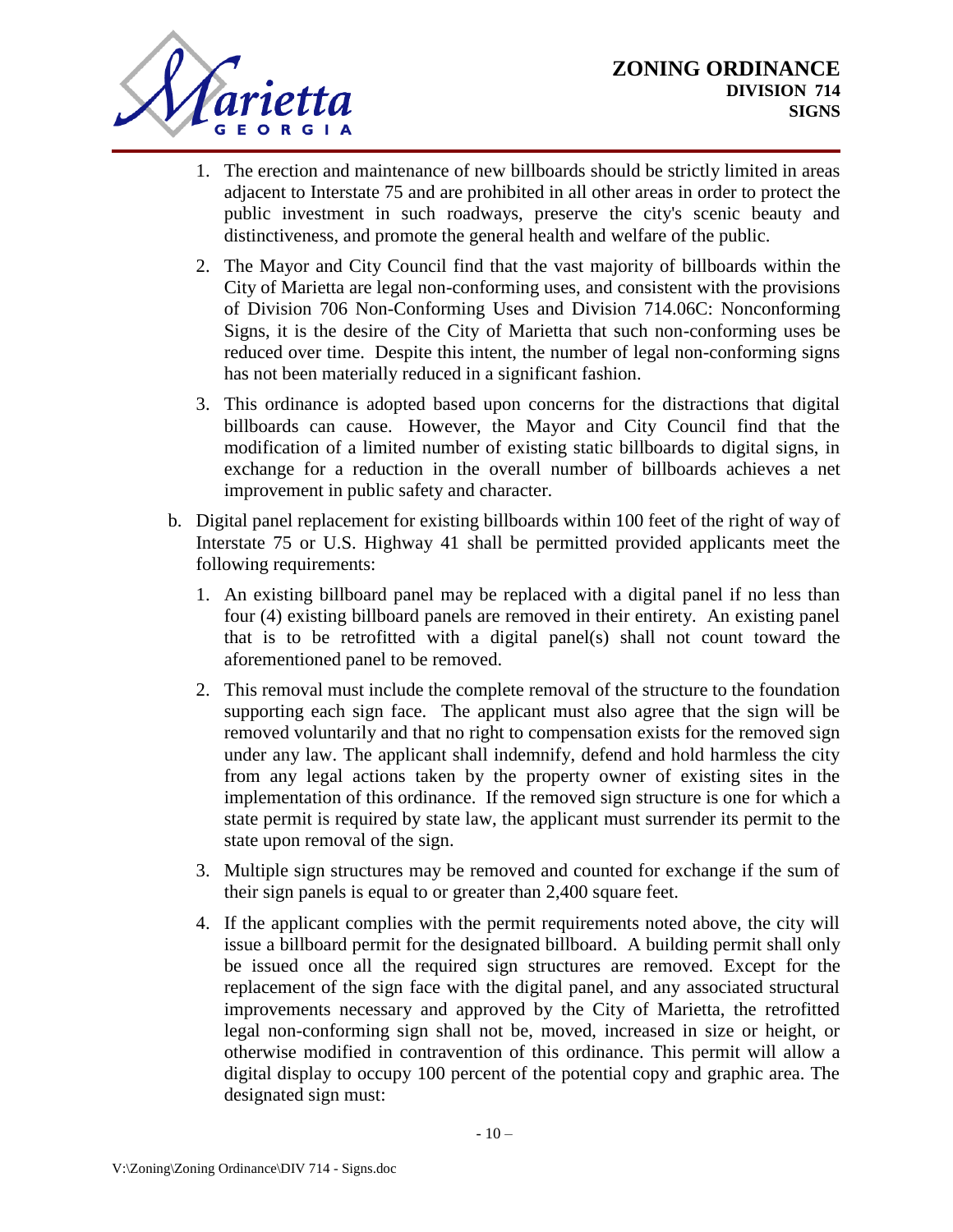

- i. not be greater than 672 square feet,
- ii. not be located within 500 feet of a residential zoning district, if located on U.S. Highway 41 or within 500 feet of a residential zoning district on the same side of Interstate 75 that the billboard is located.
- iii. not be more than 70 feet in height as measured at the nearest road grade if permitted along I-75, nor more than 35 feet in height as measured at the nearest road grade if permitted along U.S.41,
- iv. be in full compliance with the Sign Ordinance Sections 714.02, 714.06, 714.07, 714.09 and meet all other requirements of Sections 12, 13 and 14 of this ordinance.
- 5. Only billboard structures lawfully in existence on December 11, 2013 are eligible to contain digital panels, except as allowed under paragraph 15 of this Section.
- 6. Unless approved otherwise by City Council, billboards removed as part of another government agreement, including right-of-way condemnation and/or a zoning condition, shall not count toward the removal threshold for this exchange program.

#### 14. A Digital Billboard shall:

- a. Contain static messages only, and shall not have movement, scrolling, fading or flashing on any part of the sign structure, design, or pictorial segment of the sign, nor shall such sign have varying light intensity during the display of any single message.
- b. Every line of copy and graphics in a digital display must be at least 15 inches in height. If there is insufficient room for copy and graphics of this size in the maximum allowable sign area, then no digital display is allowed.
- c. Digital billboards may not operate at brightness levels of more than 0.20 foot candles above ambient light levels as measured at the following distances:

| SIGN SO.      | <b>FEET DISTANCE</b> |
|---------------|----------------------|
| $<$ 300'      | 150'                 |
| $301' - 400'$ | 200'                 |
| $401' - 672'$ | 250'                 |

- d. The owner of said digital billboard shall arrange for an annual certification of the brightness showing compliance by an independent contractor and provide said certification to the City of Marietta.
- e. Each digital billboard must have a light sensing device that will adjust the brightness of the display as the natural ambient light conditions change.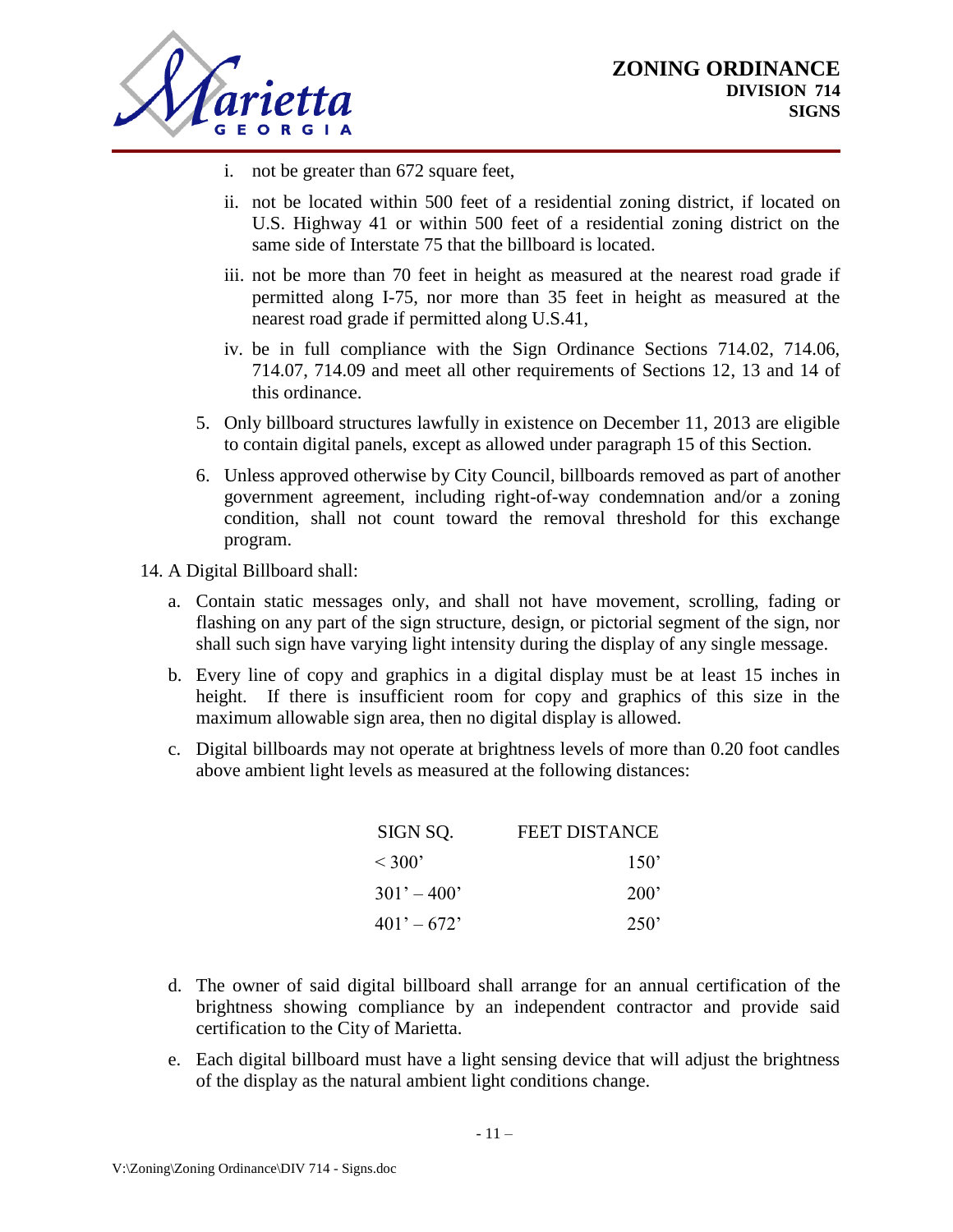

- f. No digital billboard shall be located within 5,000 feet of another digital billboard on the same side of the road.
- g. The owner of said digital billboard may coordinate with the local authorities to display, when appropriate, emergency information important to the traveling public including, but not limited to Amber Alerts or alerts concerning emergency management information.
- h. The owner of said digital billboard shall provide to the City of Marietta information for a 24 hour contact able to turn off the electronic sign promptly after a malfunction occurs. If, at any time more than 50% of the digital display lights malfunction or are no longer working, the owner of said digital billboard shall make repairs to the sign within sixty (60) days or the sign will require removal.
- i. If the staff of the City of Marietta finds that the digital billboard exceeds the brightness specified in paragraph C above, the owner of the sign, within twenty four (24) hours of a request by the staff of the City of Marietta, shall reduce the intensity of the sign to be in compliance with this ordinance and provide said certification.
- j. Each sign must comply with all Georgia Department of Transportation rules and regulations applicable to Electronic Changeable Message Signs, where not in conflict with this Ordinance.
- k. A digital billboard existing on December 11, 2013 must comply with the operational standards listed above.
- 15. Unless allowed as part of an exchange agreement, new billboard structures located within 100 feet of the right of way of Interstate 75 may contain electronic message boards, LCD, LED or plasma panels or screens, or any similar electronic signage devices or technology, provided that such electronic sign face shall be limited to 672 square feet and the designated sign must meet all other requirements of this ordinance.
- 16. All variance requests seeking relief from these standards must be made to City Council. Application shall be made through the Department of Development Services.

## **714.05 Special conditions**

There exist unique conditions that require greater diligence due to their ability to more greatly harm the public good by creating unsafe, unsanitary or unkempt conditions. As such, the City hereby imposes additional regulations and standards on the following types of signage. Unless otherwise noted, permits are required for all signs in this section.

A. *Shopping Centers.* In shopping centers and shared commercial buildings, individual tenants are entitled to wall, canopy and under canopy signage utilizing those standards noted previously in this section, calculated by tenant space. Individual tenants are not entitled to any freestanding signage on the premises, however, the property owner or manager may request one freestanding, monument based, sign for each property line which abuts public right-of-way provided the sign area is located at least 5 feet from any property line for a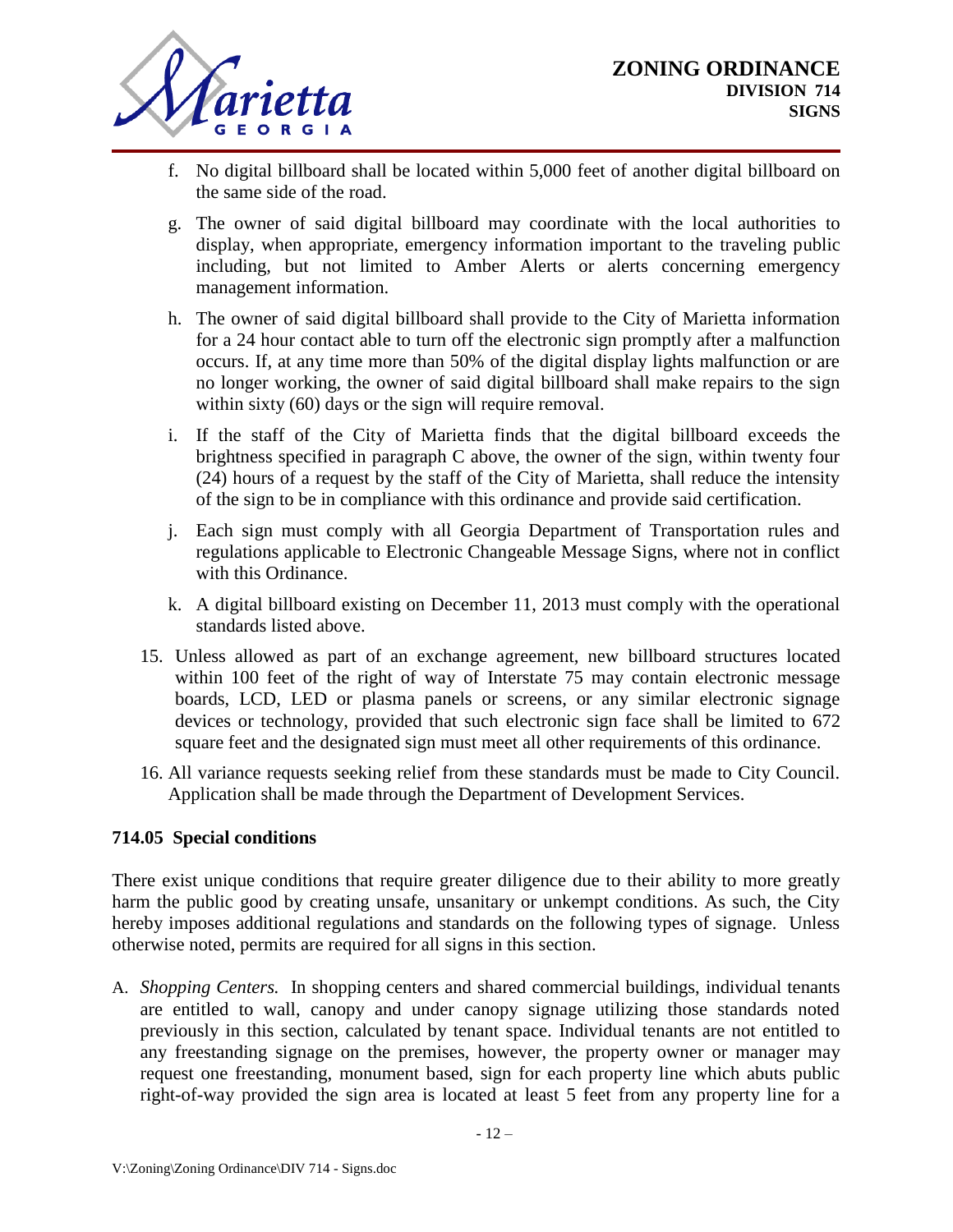

distance of at least 75 feet. The Public Works Director or his/her designee may require additional setback distances based upon site conditions for traffic safety. In instances where a shopping center has over 100,000 square feet of floor area and has multiple entrances, the property owner or manager may request one additional sign on a single road frontage, provided that both signs are located at entryways and that the entryways are located at least 300 feet apart. The maximum size of the sign shall be based upon the gross square footage of the shared center (exclusive of outparcels) as shown in Table I:

| Size $(sq. ft.)$       | <b>Roadway Type*</b> | <b>Maximum Sign</b> | <b>Maximum Sign</b> |
|------------------------|----------------------|---------------------|---------------------|
|                        |                      | Height (ft.)        | Face $(sq. ft.)$ ** |
| < 50,000               | Arterial             | 15                  | 110                 |
|                        | Tier A***            | 8                   | 110                 |
|                        | Collector/Industrial | 10                  | 70                  |
|                        | Local                | 8                   | 40                  |
| $50,000$ to<br>100,000 | Arterial             | 20                  | 130                 |
|                        | Tier $A***$          | 8                   | 130                 |
|                        | Collector/Industrial | 10                  | 80                  |
|                        | Local                | 8                   | 50                  |
| >100,000               | Arterial             | 20                  | 160                 |
|                        | Tier $A***$          | 8                   | 160                 |
|                        | Collector/Industrial | 15                  | 120                 |
|                        | Local                | 8                   | 60                  |

#### **TABLE I. DETACHED SIGNS STANDARDS FOR SHARED COMMERCIAL SPACE**

\* As defined on the Official Thoroughfare Map of the City

\*\* Sign structures are limited to 100% of the allowable sign face

\*\*\* As defined on the Official Zoning Map of the City.

- B. Standard informational signs. Standard informational signs are permitted in all single-family residential districts subject to the following standards. Each residence shall be permitted two (2) standard informational signs on the lot at all times, provided that during the period commencing with the qualification of candidates through the date of final determination of all candidates and issues from each election, a residence may erect an unlimited number of standard informational signs meeting the standards of this Division. Each standard informational sign shall be set back from the right of way at least one (1) foot, shall measure no greater than six square feet in sign area, be erected to a height of no more than four feet, and shall be composed of metal, plastic, laminated cardboard or other durable and waterproof material. Standard informational signs meeting these same standards are permitted on other residentially zoned properties, excluding multi-family zoning districts.
- C. *Gas Stations with Canopy Covering Pumping Area.* Gas stations that incorporate a canopy covering the pumping area may place signage along the canopy eaves. Such signage may be placed on no more than three sides and is limited to ten square feet per side. Signs forming an integral part of a gasoline pump do not require a permit.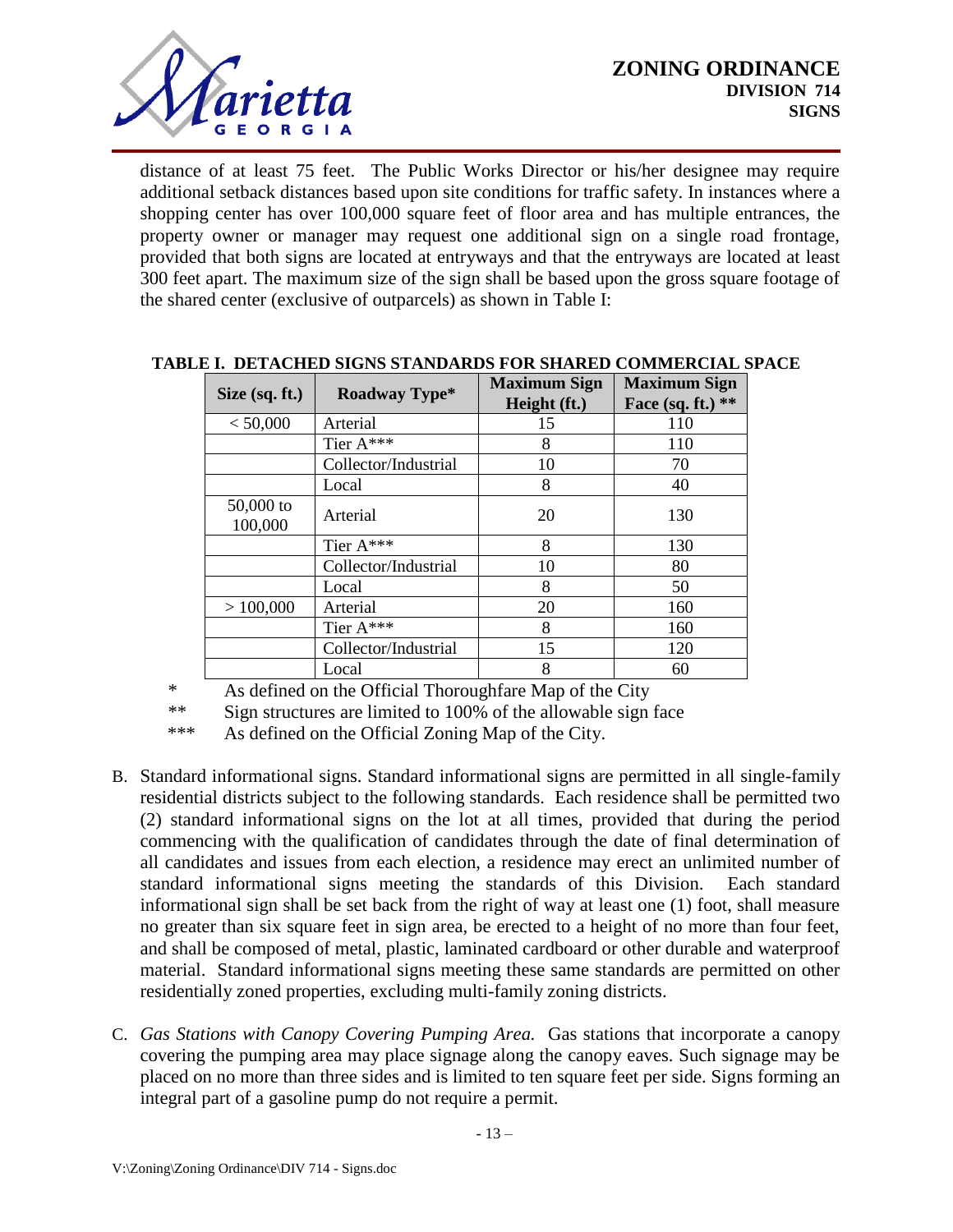

- D. *Official State Emission Station.* Each official state emission station shall be allowed to display signs meeting the standards of the Georgia Motor Vehicle Emission Inspection and Maintenance Act, O.C.G.A. section 12-9-40 et seq. No sign shall exceed 36" by 48". Such signs shall be mounted as a wall sign in accordance with section 714.04 B, or shall be located as a freestanding sign in accordance with section 714.04 E. All provisions of the "Georgia Motor Vehicle Emission Inspection and Maintenance Act" (O.C.G.A. 12-9-40 et seq.) shall be satisfied.
- E. *Temporary Signs.* Temporary signs shall be allowed in nonresidential districts and multifamily districts for a period not to exceed 30 consecutive days and are further limited to 60 total days annually at any location:
	- 1. Only one temporary sign may be displayed on a lot at a time.
	- 2. The permit number and expiration date shall be affixed to each permitted temporary sign. Temporary signs shall be removed immediately upon permit expiration.
	- 3. Temporary signs may only be located upon a building face that abuts a public street or designated access drive.
	- 4. Detached signage will not be permitted as temporary signs.
	- 5. In shopping centers and shared commercial buildings, individual tenants may be entitled to one temporary sign to be displayed on a building face which abuts a public street or designated access drive.
	- 6. A permit must be obtained for all temporary signs.
	- 7. Banners shall be subject to all dimensional standards that apply to wall signage and are only allowed as temporary signs.
	- 8. Detached signage in conjunction with seasonal sales may be permitted from Nov. 15 Jan. 1. Such signage shall be limited to 8 feet in height, 50 square feet in area and shall be located at least 12 feet from any property line.
	- 9. Inflatable advertising device(s) greater than two (2) feet in diameter will only be permitted on roofs of buildings (less than 35 feet in height above the roof from its highest point). Approval from the Fire Department is required for any gas-filled figure.
- F. *Weekend Standard Informational Signs (WSIS)*.
	- 1. Purpose. Many people travel to, from, and through the city on a daily basis. During the weekday rush hours when the majority of people on the roads are commuting to or from work, roads are often nearly beyond their capacity. Traffic hazards and distractions must be minimized. However, people at times need the benefit of directional signs to help find their destinations, particularly destinations of a temporary or time limited duration. Properly regulated, such directional signs may actually aid the flow of traffic while limiting the negative impact of such signs on the aesthetic qualities of an area. The following regulations recognize the difference in weekday and weekend traffic and are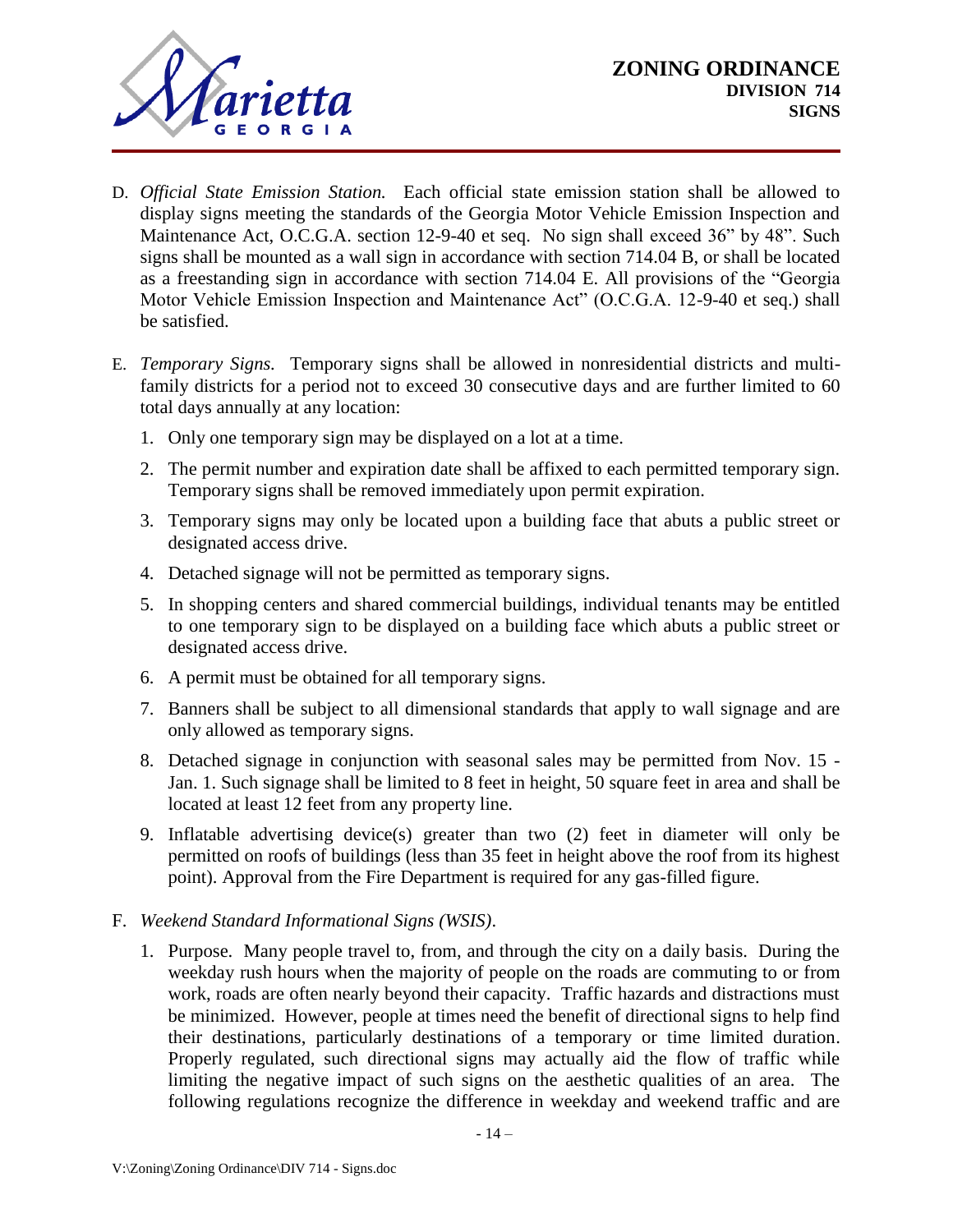

intended to promote and protect the health, safety, and welfare of the residents, visitors and businesses of the city, including the aesthetics of the community. Improperly located weekend standard informational signs are hereby determined to pose an immediate safety threat and traffic hazard to members of the public traveling on city roads.

- 2. Weekend standard informational signs (WSIS) are allowed in nonresidential districts subject to the following standards.
- 3. Permitting. All WSIS shall be required to obtain a permit for each location. The permit shall be available through the City's Department of Development Services and shall require at a minimum:
	- a. Property owner's permission to install the WSIS.
	- b. Permit identification on sign. Each permit for a WSIS shall include a 24-hour contact number. Each WSIS must affix a permit sticker provided by the Department of Development Services.
	- c. Construction. WSIS shall not exceed six (6) square feet of sign area and four (4) feet in height and may be double-faced. WSIS shall be mounted on an independent single or double pole device. WSIS shall not be affixed in any manner to trees, natural objects, streetlight poles, utility poles, or other sign structures. WSIS shall be made of metal, plastic, laminated cardboard or some other durable and waterproof material. No sign shall be made of paper.
	- d. Location. There shall be only one WSIS for any given place, activity or event per 300 feet of road frontage, and within a three-mile radius of the ultimate location to which it provides direction. No WSIS shall be located closer than 14 feet from the back of curb or edge of pavement, or one foot behind the right-of- way, whichever ensures that the WSIS is not within the right-of-way.
	- e. Time allowed. WSIS shall be allowed from 3:00 p.m. on Friday to 11:59 p.m. on Sunday. It shall be the responsibility of the sign owner to remove all WSIS, including stakes, anchoring or pole devices, etc. prior to 11:59 p.m. on Sunday.
	- f. Expiration. Permits issued for WSIS shall expire six (6) months from the date of issuance or upon the earlier completion of the event or activity for which the WSIS was erected.
- G. *Signs erected at entrances to subdivisions.* Signs may be erected at the entrances to subdivisions as follows. Such signs may be freestanding monument signs or they may be incorporated into an entrance wall or fence. Such signs shall not exceed 8 feet in height, shall not have a sign face greater than 64 square feet, and shall be located at least 5 feet from any property line. The Public Works Director or his/her designee may require additional setback distances based upon site conditions for traffic safety. Permits are required for signs at the entrance to subdivisions.
- H. *Signs in Glover Park.* No additional signs, monuments or memorials shall be erected, authorized or permitted in Glover Park (The Marietta City Square). Any existing sign,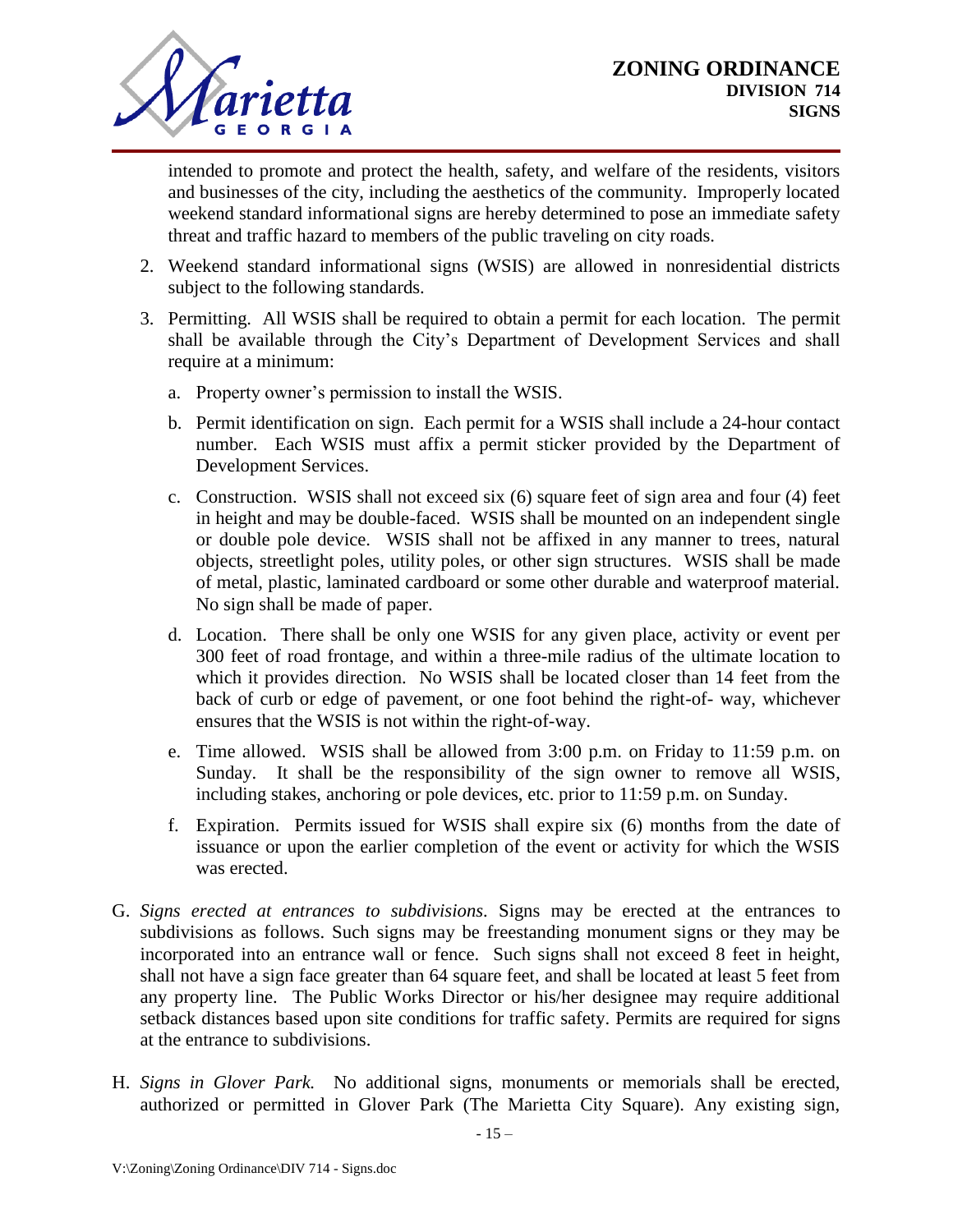

monument or memorial in place prior to September 1, 1993 shall be permitted to remain, provided it is not changed, modified or expanded. This section is adopted due to the space limitation of the Square and to allow citizens to enjoy the natural surroundings of the Square.

- I. *Vehicular Signs.* Vehicular signs shall conform to the following restrictions:
	- 1. Vehicular signs shall contain no flashing or moving elements.
	- 2. Vehicular signs shall not be attached to a vehicle so that the driver's vision is obstructed from any angle.
	- 3. Signs, lights and signals used by authorized emergency vehicles shall not be restricted.
	- 4. Commercial vehicles with signs may not be parked within 50 feet of the public right of way in a manner as to serve as additional signage for the establishment, except when actively servicing a customer site.
- J. *Planned Office Park, Industrial Park or Residential Subdivision.* In a planned office park, industrial park or residential subdivision where right-of-way is dedicated to the City, signage in compliance with all other district regulations will be allowed in the right-of-way median, provided:
	- 1. All such signs are shown on any submitted and amended plats.
	- 2. A permanent maintenance agreement acceptable to the city as approved by the City Council shall be filed with the Clerk of Superior Court at the time of the final plat indicating how the sign will be maintained, and that the sign may be removed by the City at the property owner expense if it is not maintained.
	- 3. All signs shall be located within a median on the main interior street within the development.
- K. *Single-Family Residential Zoning Districts.* In addition to the allowance for standard informational signs within single family residential zoning districts, any nonresidential use within such districts may incorporate wall signage subject to the following restrictions:
	- 1. The number of building faces that may contain wall signage shall be equal to the number of property lines that abut public roadways for a minimum of 50 feet.
	- 2. No more than 10% of any wall face may contain wall signage with a maximum of 12 square feet allowed.
	- 3. No wall sign may extend above the parapet wall.
	- 4. Signs in residential zones shall not be internally illuminated but may use external illumination to provide adequate visibility.
- L. *Places of assembly, parks and Cemeteries.* On parcels where places of assembly, parks and cemeteries are established on properties zoned R-1, R-2, R-3, R-4, RM-8, RM-10 or RM-12, freestanding monument signs are permitted provided such signs may not exceed 32 square feet in sign area nor 8 feet in height. For each property line that abuts public right-of-way for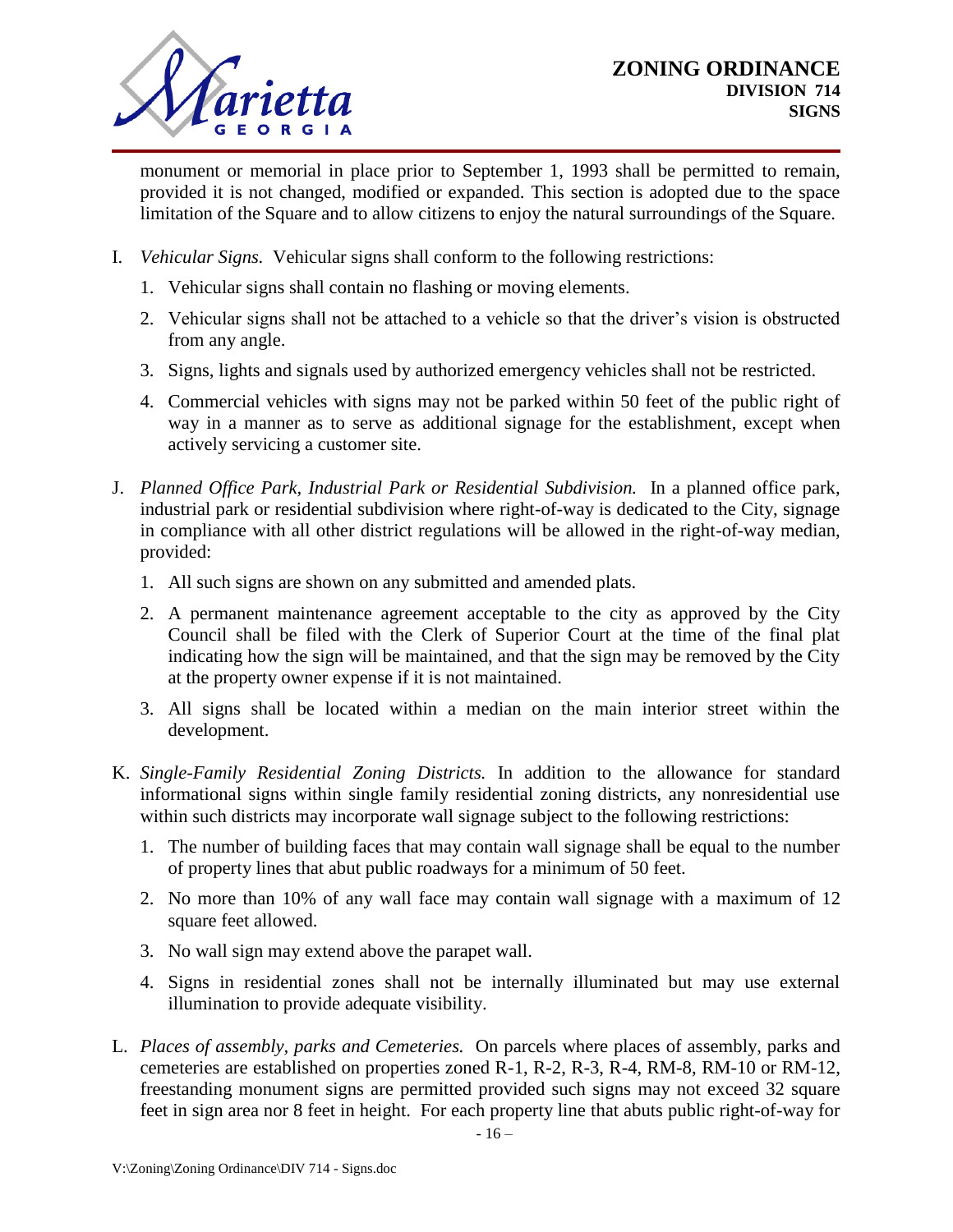

a distance of at least 75 feet, one (1) freestanding monument sign is permitted provided it shall be at least 5 feet from any property line. Such signs shall not be internally illuminated but may use external illumination to provide adequate visibility.

# **714.06 Prohibited signs**

- A. The following signs are prohibited in all zoning districts:
	- 1. Pylon signs
	- 2. Signs, fliers, bills, posters, or any other such object placed upon or affixed to sidewalks, curbs, or public rights-of-way or any publicly owned building or structure, whether located within or outside of the public right-of-way. These signs shall be removed immediately upon notice by the Development Services Department. Any damage or defacement resulting from such prohibited placement shall immediately be repaired or otherwise corrected by the responsible party. For purposes of enforcement, the responsible party shall be deemed to be the party benefiting or intending to benefit from the advertisement, notice or message that is required to be removed.
	- 3. Signs attached to a fence, fence post, tree, tree trunk, street sign, or utility pole or painted on or otherwise attached to a rock or other natural object.
	- 4. Signs, which emit sound, odor, or visible matter such as, smoke or vapor.
	- 5. Flashing or blinking signs, or signs using varying light intensity.
	- 6. Rotating signs or animated signs involving motion of the body of the sign.
	- 7. Signs that advertise an activity that is illegal under local, state, or federal laws or regulations.
	- 8. Signs which are erected or maintained that obstructs any fire escape, any means of egress or ventilation, or which prevent free passage from one part of a roof to any other part thereof or attached in any manner to a fire escape.
	- 9. Portable display signs or trailer display signs.
	- 10. Billboards located on property which has an existing sign.
	- 11. Pennants or other nonpermanent displays attached together or to a building, vehicle or other object by rope, string, wire or another device.
	- 12. Abandoned or dilapidated signs.
	- 13. Air and gas filled devices greater than two (2) feet in diameter, except as permitted under other provisions of this ordinance [see Sect 714.05(E.9)].
	- 14. Roof Signs or signs where a portion of the sign extends above the roof of the building where the sign is located.
- B. Signs not to constitute a Traffic Hazard.

No sign, noise emission or revolving beam or beacon of light shall be erected at any location where by reason of the position, shape or color it may interfere with, obstruct the view of, or be confused with any authorized traffic sign, signal or device. The Director of the Department of Development Services, or in the alternative, the Director of Public Works, shall determine whether any such sign, noise emission, or illumination creates a hazard to the motoring public. Also, the Director of the Department of Development Services, or the Director of Public Works, shall determine if any sign obstructs or impairs the sight of any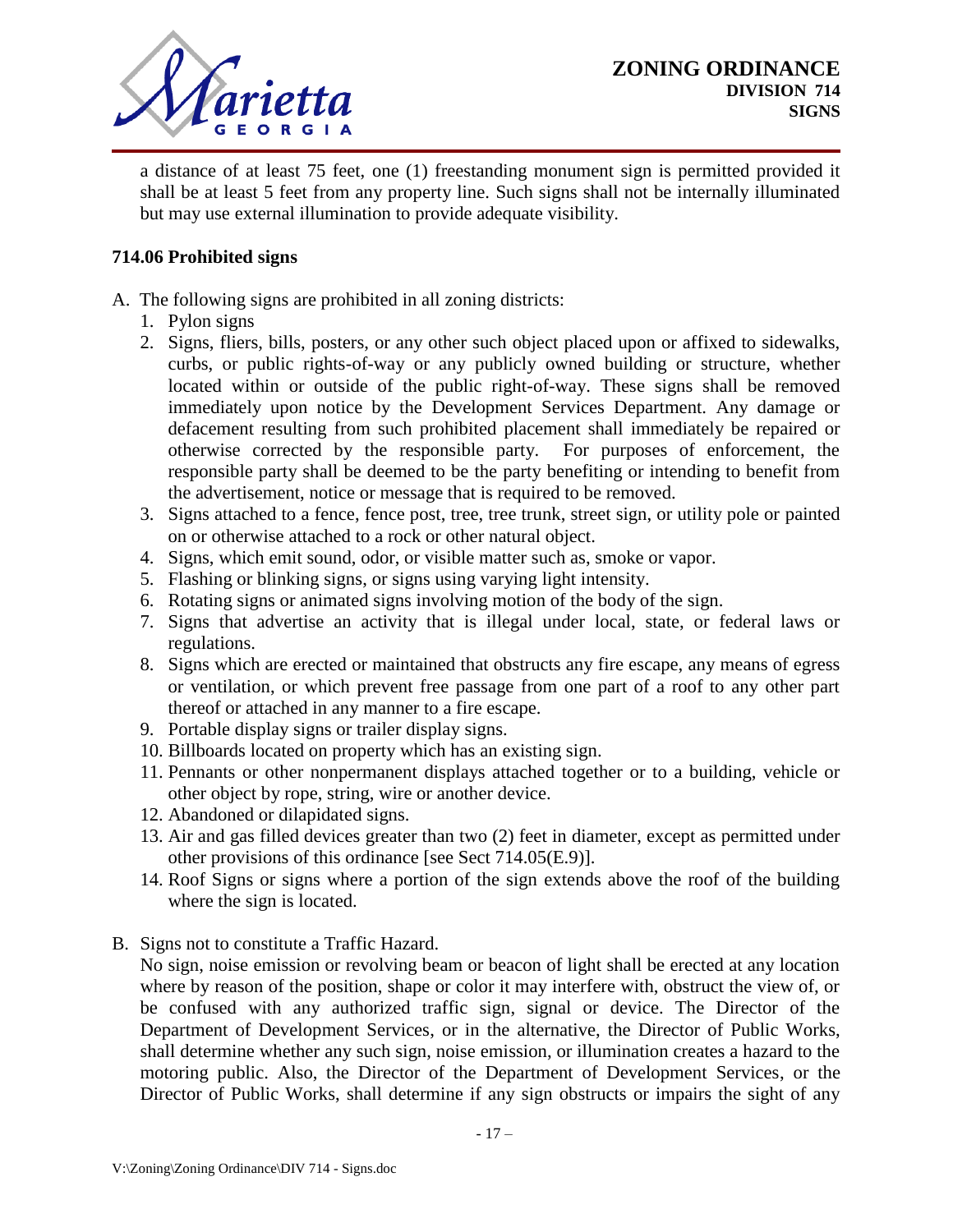

vehicle operator. In all zoning districts, no sign or other obstruction to vision, except utility poles, light or street sign standards or tree trunks shall be permitted within 15 feet of the intersection of the right-of-way lines of streets, roads, highways or railroads.

- C. Non-conforming Signs.
	- 1. In those cases, in which there exist more than one freestanding sign per property frontage, any signs which are non-conforming with respect to the requirements herein shall be removed within one year after the passage of this article, after which time they are declared to be illegal.
	- 2. A non-conforming sign shall not be replaced by another non-conforming sign except that the substitution or interchange of poster panels, painted boards or demountable materials on non-conforming signs shall be allowed under Section 714.03 (M) if the structure remains in place during said substitution or interchange, notwithstanding those signs described in subsection (A) above. Signs which represent a hazard to the public health, safety or welfare shall not be considered non-conforming nor derive any protection therefrom.
	- 3. Minor repairs and maintenance of nonconforming signs such as repainting and electrical repairs shall be permitted. However, no structural repairs or changes in the size, shape, location, or design of this sign shall be permitted except to make the sign comply with the requirements of this article.
	- 5. In the event that a nonconforming sign is destroyed wholly or in part by accidental or unintentional fire, flood or natural disaster, then said sign may be repaired or rebuilt, or a new sign may be built, on the same building footprint as the original sign. Even with this exception, a permit shall be required.
	- 6. In cases where there are existing nonconforming signs on a parcel in which there will be a renovation of the primary structure exceeding 50% of its replacement cost or there is redevelopment of a vacant lot, the entire sign (in each case) shall be required to come into compliance with the City of Marietta Sign Ordinance.

## **714.07 Compliance requirements**

A. Administrative Variances.

The Director of the Department of Development Services is hereby authorized to grant variances from the development standards of the sign ordinance, where, in his/her opinion, the intent of the ordinance can be achieved, and equal performance gained by granting the variance upon a showing of hardship demonstrated by the applicant. A fee of \$25 per standard varied shall be charged. The authority to grant such variance shall be limited to 10% of any development standard. In cases where the Director of the Department of Development Services has determined that there are extraordinary and exceptional conditions creating a substantial hardship to the applicant because of the size, shape or topography of the parcel an Administrative Variance can be granted to reduce the required setback by 50%. This Administrative Variance must also be approved by the Public Works Director to ensure that the structure is not inhibiting vehicular and pedestrian visibility of the road way.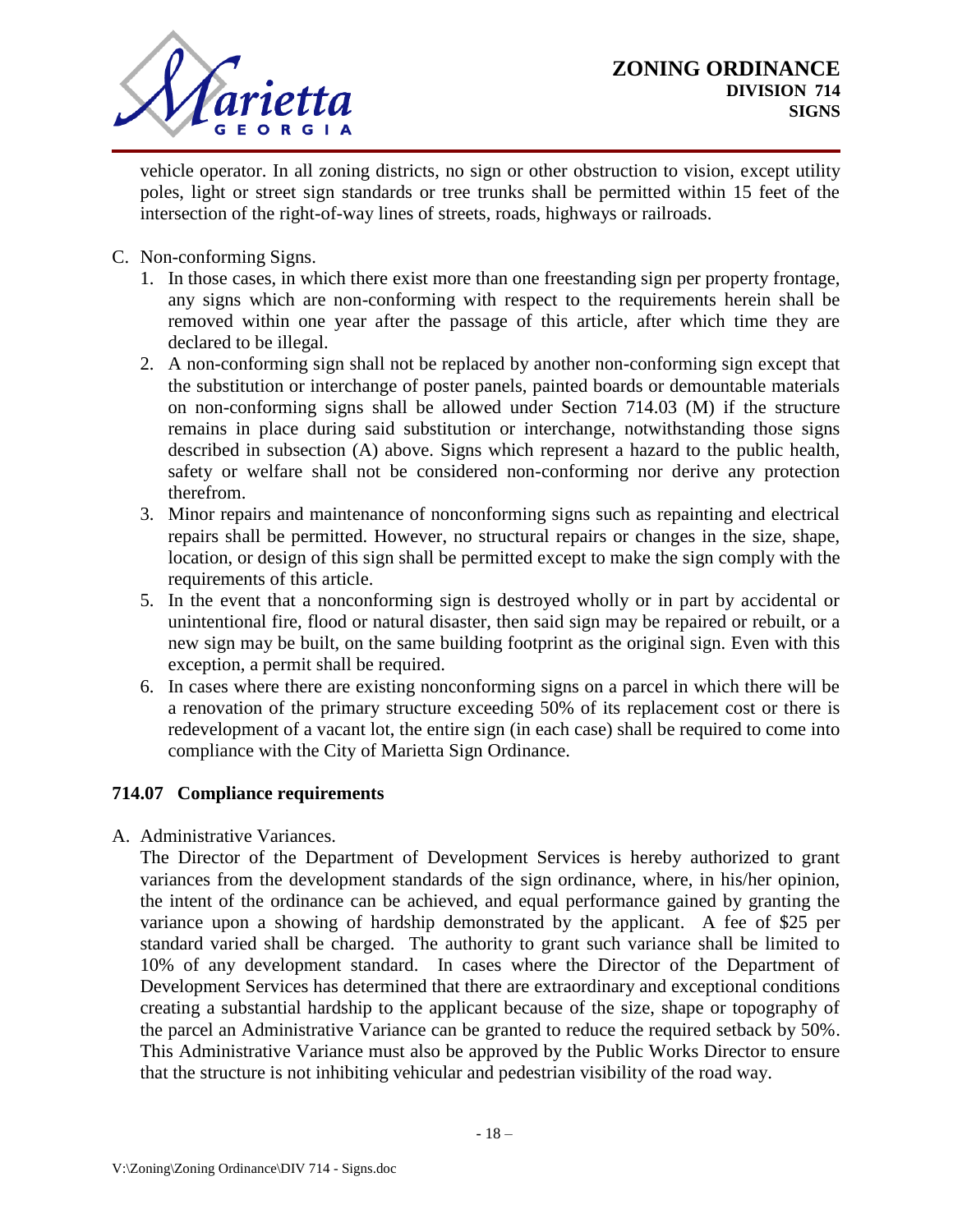

B. Sign Inspections.

The Director of the Department of Development Services may require the building inspector or other City code enforcement officials to perform field inspections to determine that the sign being erected, replaced, reconstructed, expanded, relocated, or used is being pursued in accordance with the Standard Building Code and all other applicable ordinances for which a sign permit has been issued. All freestanding signs require a site inspection by both the Department of Development Services and the Public Works Department.

# C. Notice of Violation.

If any sign is erected or maintained in violation of any of the provisions of this Division or other ordinances, the City shall have the power to give the owner thereof notice of such violation by either certified written notice or hand delivery. Said notice shall include a brief statement of the particulars in which this Division or other ordinances are violated and the manner in which such violation is to be remedied. If a sign has been registered with the City, notice to the registered owner or the person or firm receiving the permit shall be sufficient. If a sign has not been registered and the owner is not known, affixing of a copy of the notice to the sign, sign structure, or building for a period of five days shall be sufficient. If a sign owner cannot be found, the duty to perform corrections or removal of the sign will be upon the property owner on whose property the sign is attached. Permanent signs are allotted a period of ten days for removal. Temporary and/or portable display signs have five days for removal. In addition, citations may be issued immediately to either the party benefiting or intending to benefit from the advertisement and/or their agent.

D. Unsafe and Unlawful Signs.

If the City shall find that any sign is unsafe or insecure or has been constructed, erected or maintained in violation of the provisions of this Division, it shall give written notice as provided above to the owner of record specifying the particular violations and demanding their remedy, and the City may proceed with action as provided by law. The City may cause any sign that is an immediate peril to persons, property, or public safety to be removed without notice. The cost of sign removal will be charged against the sign owner if known or against the property owner on which the sign is attached

- 1. Any signs, fliers, bills, posters, or any other such object illegally placed upon or affixed to the public right-of-way or any publicly owned building or structure, whether located within or outside of the public right-of-way may be removed immediately without notice by the City. Any damage or defacement resulting from such prohibited placement shall immediately be repaired or otherwise corrected by the responsible party. For purposes of enforcement, the responsible party shall be deemed to be the party benefiting or intending to benefit from the advertisement, notice or message required to be removed.
- E. Abandoned Signs.

Signs that advertise a discontinued product, place, activity, person, institution, or business are considered abandoned signs. These signs shall be removed within six (6) months from the date of discontinuance. If such signs are not removed or brought into compliance with the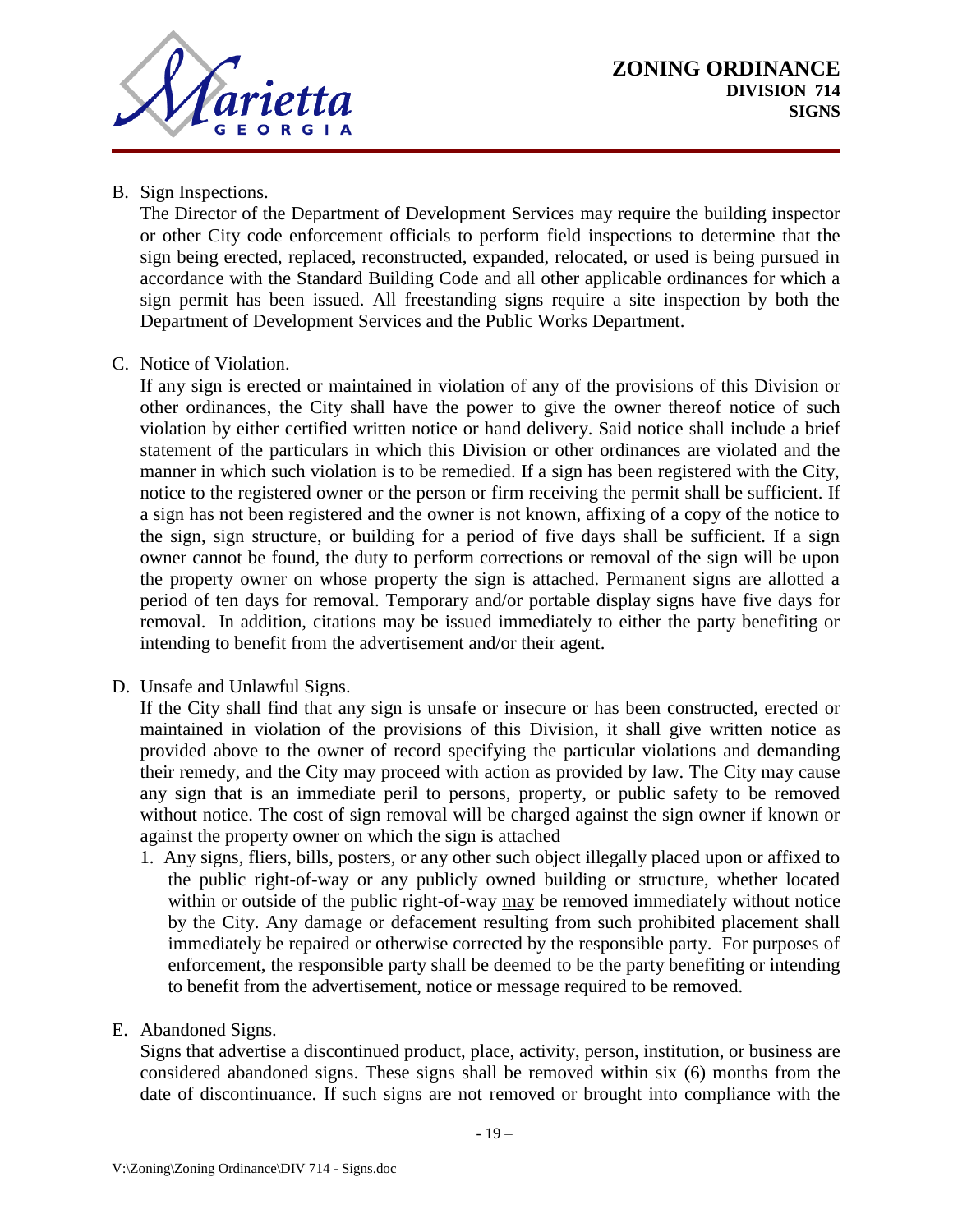

City of Marietta Sign Ordinance within this time period, the City shall take steps, following proper notice (as listed in Division 714.07 Sections G and H), to have the signs removed. The Marietta Municipal Court may issue fines and/or orders in accordance with the Penalties section of this Division.

- F. Maintenance and Appearance of Signs
	- 1. All signs shall be maintained in good condition, so as to present a neat and orderly appearance. Neglected or dilapidated signs shall be manifested by the following: rust or holes on or in the sign or sign structure, or broken, missing, loose or bent parts, faded or flaking paint, non-operative or partially non-operative illuminating or mechanical devices or missing letters in sign copy. Neglected and dilapidated signs are prohibited as listed in section 714.06. The City may cause to be removed after due notice any sign which shows gross neglect or becomes dilapidated.
	- 2. The City shall give the owner ten days written notice to correct the deficiencies or to remove the sign or signs. If the owner refuses to correct the deficiencies or remove the sign, the City may take steps, following proper notice (as listed in Division 714.07 Section C) to have the sign removed at the expense of the owner. The Marietta Municipal Court may issue fines and/or orders in accordance with the Penalties section of this ordinance.
- G. Enforcement and penalties.
	- 1. Violation deemed public nuisance. Any violation of this Division is hereby declared to be a public nuisance. Improperly located signs or prohibited signs are hereby determined to pose an immediate safety threat and traffic hazard to members of the public traveling on City roadways.
	- 2. Removal of signs without notice. The enforcement personnel or any other agent of the City having jurisdiction under the circumstances may remove or direct the removal of any sign in violation of this Division without giving notice to any party, if such sign: (i) is upon the public right-of-way or upon other public property; or (ii) poses an immediate threat to the life or health of any members of the public.. In the event that enforcement personnel remove or cause to be removed any sign under this section, criminal charges for such violation may be issued to anyone or combination thereof of the following: (i) to the owner of the sign; (ii) to the erector of the sign; (iii) to the property owner upon which such illegal sign is located; or (iv) to the person or to the business entity who procured the erection of the sign.
	- 3. Any sign that is removed and confiscated by the enforcement personnel shall constitute evidence in any subsequent prosecution regarding the illegal sign. Each sign that is caused to be removed shall constitute a separate violation of this Division.
	- 4. Penalties. Violators are subject to penalties as identified in Section 714.07.I.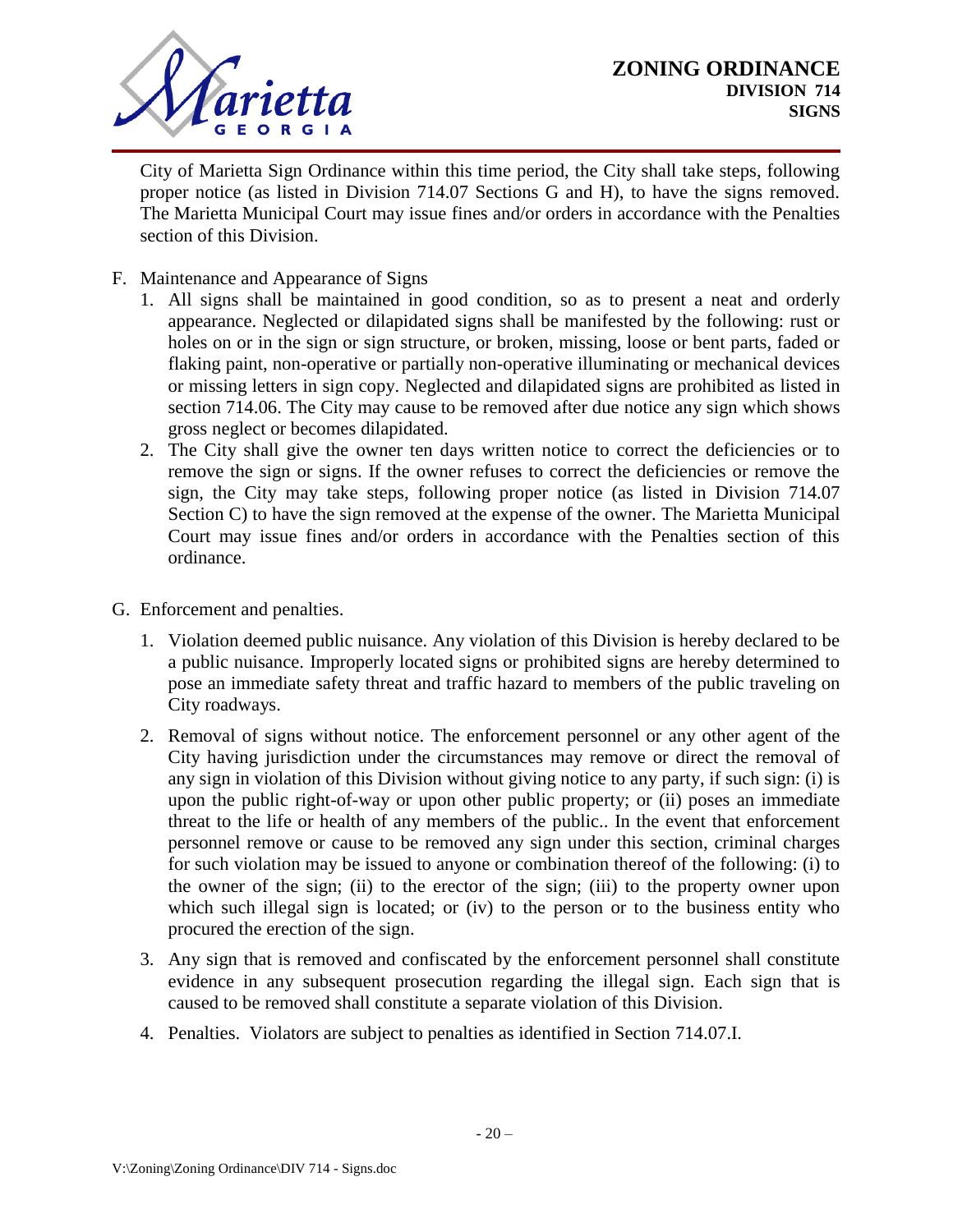

## H. Enforcement.

Any violation of the provisions of this Division which continues after proper notice by any person, agent, or tenant who has control over any sign located on property on which the sign is located is hereby deemed in violation of this Division. The City Code Enforcement Officers, Director of the Department of Development Services or any law enforcement officer of the City is hereby authorized and directed, upon discovery of any violation of any provision of this Division, to issue a citation for the violator or violators to appear before the appropriate court on a day and time certain to answer to the charges. Nothing herein contained shall prevent the City from taking such other lawful action as is necessary to prevent or remedy any violation.

### I. Penalties

- 1. Any person who violates this Division or fails to comply with this any of its requirements shall, upon conviction thereof, be fined up to \$1,000 for each violation and/or imprisoned for not more than six months, or both, and in addition shall pay all costs and expenses involved in each separate offense. The Marietta Municipal Court may issue an order requiring the removal of any sign in violation of this Division. If business or property owner fails to comply with a removal order within 10 days of court hearing, City staff shall remove the illegal sign. The cost of sign removal will be charged against the sign owner or property owner if known or a lien shall be placed against the property on which the sign is attached. Except for a different violation, each day such violation continues shall be considered a separate offense. Nothing herein contained shall prevent the City from taking such other lawful action as in necessary to prevent or remedy any violation, as mentioned in section 718.08 of the Marietta Zoning Ordinance.
- 2. Penalties for the first violation of this code section shall be a minimum fine of \$100. The penalty for second violations of the same provisions of this code section by the same owner or tenant shall be a minimum fine of \$500. Third or repeat violations of the same provisions of this code section by the same owner or tenant shall be punished by a minimum fine of \$1,000.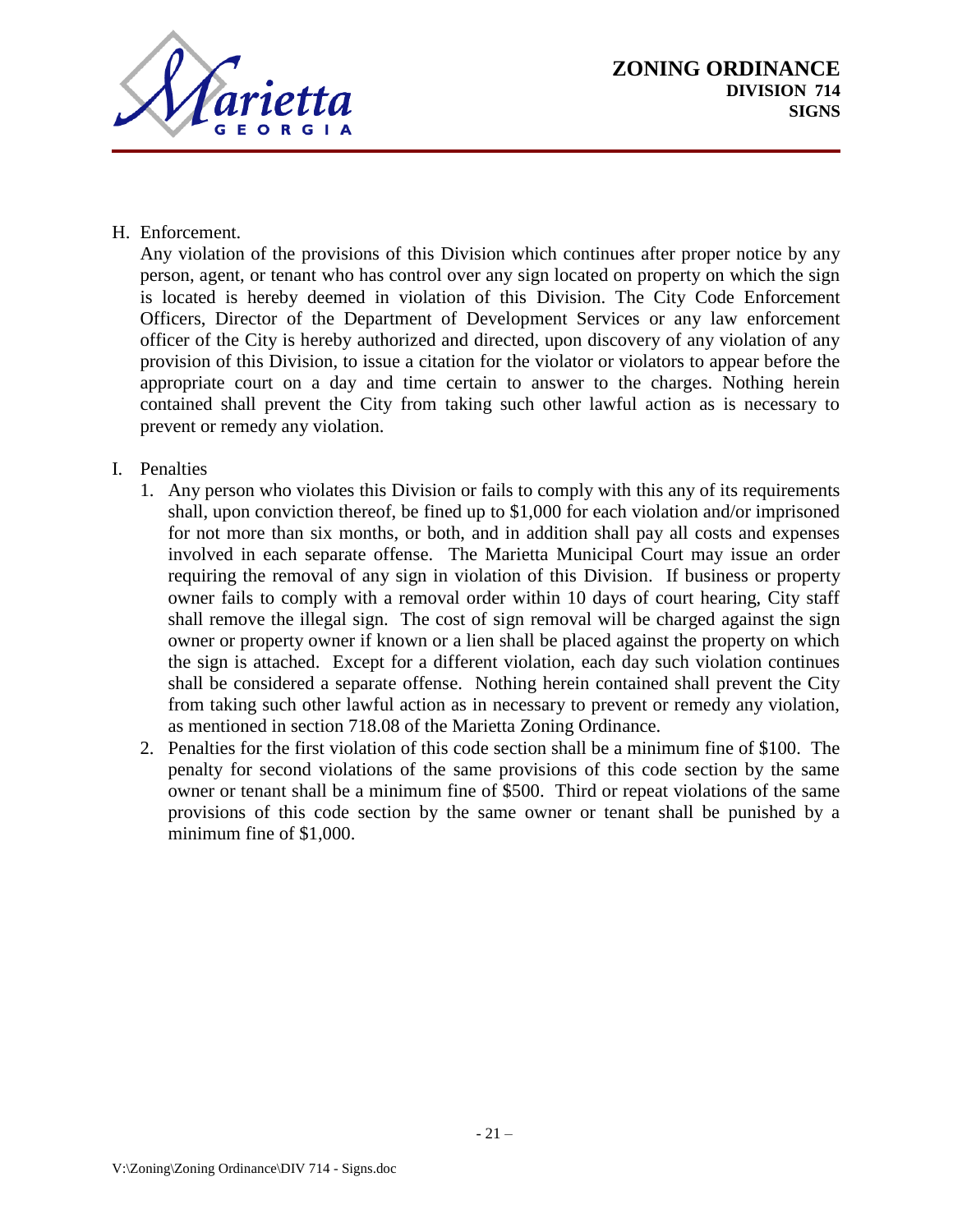

#### **714.08 Downtown Marietta Sign District**

A. *District Identified.*

The Downtown Marietta Sign District shall be delineated as that area shown on the Official Historic Map of Marietta as defined in section 7-8-8-020. It will be deemed unlawful for any person to place, erect or maintain any sign display case of any type other than publicly maintained street and directional signs, within the special sign district except as provided for in this Section.

#### B. *Permit Requirements.*

Any property owner, tenant, agent, or contractor must obtain a permit from the Department of Development Services prior to the erection, replacement, reconstruction, or relocation of a sign after approval by the Marietta Historic Board of Review. Said permit shall be required for all signs, except those specifically exempted within this Division and shall be subject to the requirements set forth in Section 714.02.

#### C. *Marietta Historic Board of Review.*

The Marietta Historic Board of Review created in Article 7-8-8 shall:

- 1. Establish guidelines for colors and design of signs that can be approved without review by Marietta Historic Board of Review.
- 2. Review and approve all applications for signage within the Historic District in accordance with established, ascertainable standards.
- 3. Grant variances and designate such conditions in connection therewith to those regulations for the Downtown Marietta Sign District set forth herein where strict application of such regulations would result in practical difficulty or unnecessary hardship; but only in harmony with the spirit and intent of these regulations and in such manner as to grant relief without substantial injury to the public interest and rights. Any person aggrieved by the decision of the Marietta Historic Board of Review regarding the grant or denial of a variance may appeal to City Council by filing a written notice of appeal with the Marietta City Clerk within 10 days from the date of the decision<sup>1</sup>.
- D. *Restricted Signs.*

 $\overline{a}$ 

All signs in the Downtown Marietta Sign District shall comply with all other regulatory provisions of this Division; provided that in the event of conflict between this section 714.08 and any other provision, the regulations of this Section shall prevail and be controlling. In addition, the following signs are prohibited within the Downtown Marietta Sign District unless permitted by the Marietta Historic Board of Review in accordance with established, ascertainable standards:

- 1. Temporary banners, pennants and streamers across road rights-of-way.
- 2. Signs erected on or located on any street or public right-of-way, curbs, curbstone, hydrant, lamppost, trees, barricade, temporary walk, public fence or on a fixture of a fire alarm or public system except public directory and information signs.

<sup>1</sup> *Legistar #20181094 approved 11/14/2018*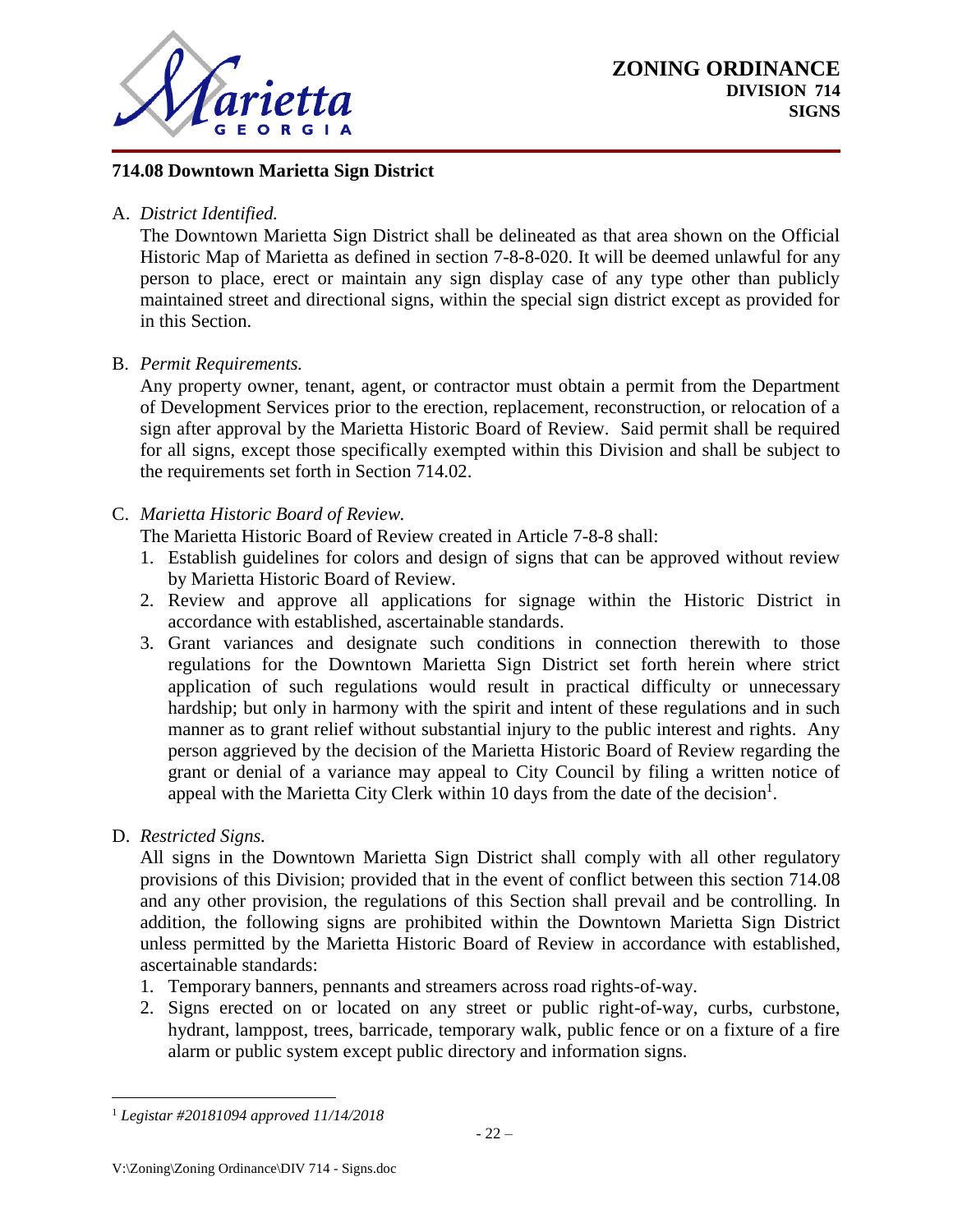

- 3. Signs painted directly on the exterior walls or windows of a building or structure not including graphic design.
- 4. Signs with revolving or rotating beams of light.
- 5. Roof mounted signs.
- 6. Signs placed upon a structure in any manner so as to disfigure or conceal any window opening, door or significant architectural feature or detail of any building.
- 7. Freestanding or detached signs.

### E. *General Regulations.*

One principal use sign (either a wall sign or projecting sign) shall be permitted for each business establishment. Where a business fronts on more than one street or pedestrian walkway providing public access, one principal use sign for each such frontage shall be permitted; provided that the maximum sign area shall be computed for each individual street. If the linear frontage per public street exceeds 200 feet, one additional sign shall be permitted for each additional 100 feet of street frontage or a fraction thereof. Additionally, supplemental signs, not exceeding an aggregate sign area of three square feet, shall be permitted adjacent to each entrance of the principal use. Such supplemental signs shall be mounted or attached flat against the building. For the purpose of calculating the area of supplemental signs, the area of any sign attached to, the interior of a glass window or door shall not be included.

## F. *Regulation by Sign Type.*

- 1. *Wall signs*. Maximum size shall not exceed 15% of the square footage of each principal building front. Wall signs shall not extend above the parapet wall of the buildings or extend within three feet of the property line or common building line nor project out from the building facade more than 15 inches. The total permissible sign area for a single business may not exceed 15% of the building's facade and may be incorporated within wall, canopy, building identification, projecting or window signage provided that in aggregate, they do not exceed the 15% limit. No sign attached to, or painted upon, the interior glass window of door shall be included in the calculation of the 15% allowable area.
- 2. *Awning or canopy signs*. Canopy signs may not extend above the parapet wall and shall maintain a clear height of 8 feet above the ground level while being securely fastened by metal supports to the building surface to meet all applicable building codes. Permissible sign area shall be calculated the same as wall signage and shall be considered inclusive of the total wall sign area allowance.
- 3. *Under canopy signs*. In addition to other signs, one sign attached to the underside of the canopy or awning shall be permitted for each principal entrance providing access. The display area of such sign shall not exceed 6 square feet per sign face. Signs shall be at least 8 feet above the sidewalk and 1 foot from the outer edge of the canopy.
- 4. *Projecting signs*. Are permitted one square foot of display area per sign face per linear foot of frontage occupied by each principal use; provided that a maximum sign area of 45 square feet shall be permitted per sign face for each projecting principal use sign allowed. The outer edge of a projecting sign shall not extend more than 5 feet from the building to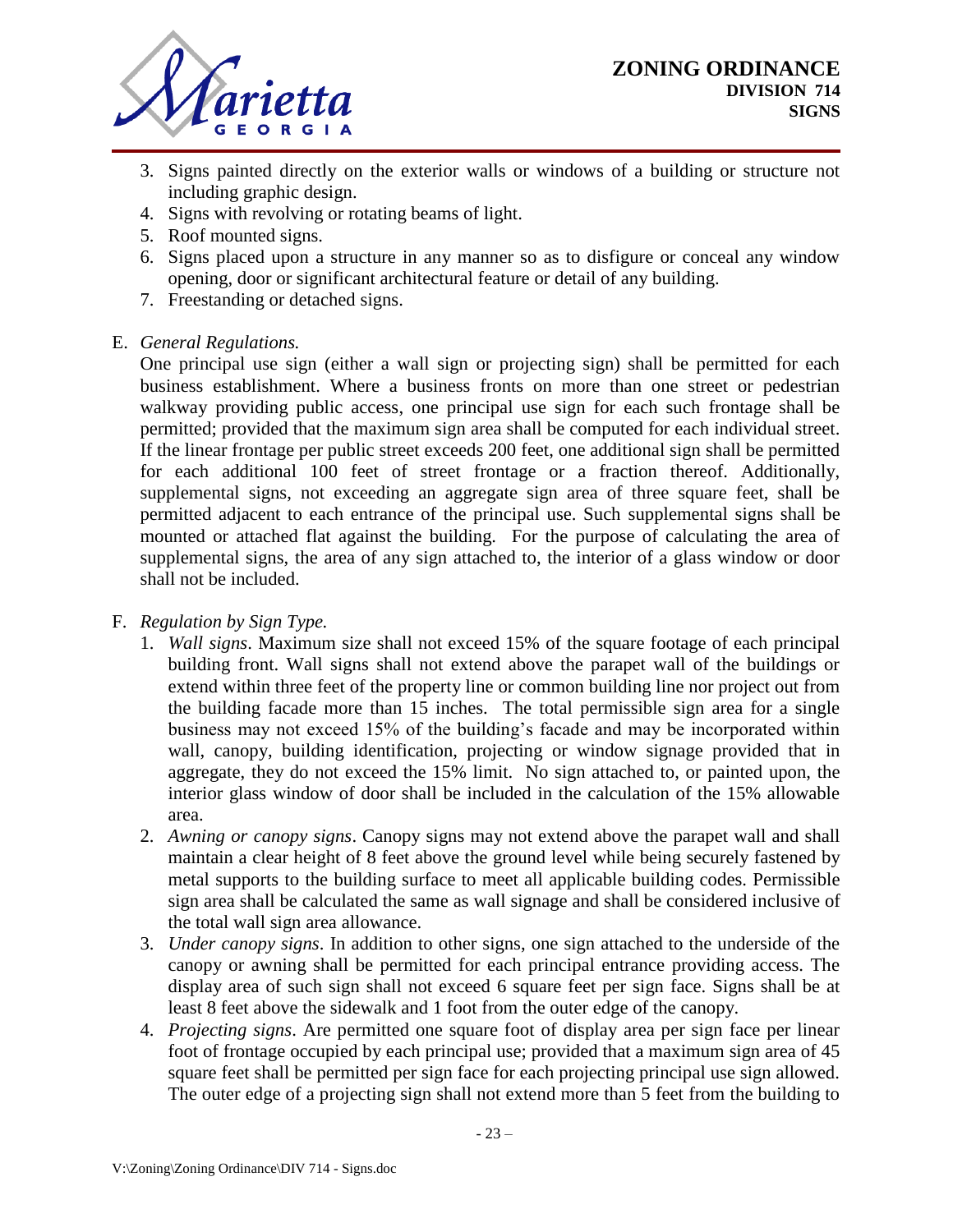

which it is attached. The height of a projecting sign shall not extend above the parapet wall of the building and the lowest point shall be at least 8 feet above the established grade. Permissible sign area shall be calculated the same as wall signage and shall be considered inclusive of the total wall sign area allowance.

- 5. *Marquee signs*. A motion picture theater marquee sign may be extended to the leading edge of a marquee if located on a marquee existing on the adoption date of this article; however, the total sign area of such sign shall not exceed a total of 90 square feet. No additional permit shall be required where a sign is affixed to or part of such marquee in accordance with this article until such marquee is replaced, remodeled, or altered. New or remodeled signs shall not extend farther than 8 feet from the facade of a building nor exceed a sign area of 45 square feet. The height of a new or remodeled marquee sign shall not extend above the parapet wall of the building, and the lowest point of the marquee sign shall not be less than 8 feet above the established grade.
- 6. *Building markers*. Building markers shall be permitted along each building facade. The maximum aggregate size of such signs shall not exceed an area of 75 square feet.
- 7. *Temporary signs*. Temporary signs shall be permitted through the Department of Development Services provided that:
	- a) Exterior temporary signs shall be located on private property and may not exceed 50% of that permitted for a principal use fascia sign.
	- b) Temporary signs shall be allowed for a period not to exceed 30 consecutive days and are further limited to 60 days annually at any location. A permit is required for all temporary signs.
	- c) All temporary signs shall have the date it is first displayed written in the lower right hand corner.
- 8. *Digital signs*. Digital signs shall be allowed when approved by the Marietta Historic Board of Review and subject to the standards set forth in 714.04 F.4(a, c-l).
- 9. *A-frame signs.* A-frame signs shall be permitted by the Director of the Department of Development Services or the City Manager upon a City sidewalk or within any City rights-of-way according to the following conditions:
	- a) An application for a sign permit shall be made to the Department of Development Services on a form deemed appropriate by the Department Director and must be approved annually. The applicant shall be notified of the decision on the issuance or denial of the permit not later than 30 days after the filing of a complete application.
	- b) The sign must be within 10 feet of the front door of the place of business.
	- c) Each storefront is allowed one sign and in no case shall a storefront be allowed more than one sign.
	- d) The location of the sign must not block or restrict passageway along the sidewalk to less than four feet in width or block the ingress/egress to any building. In areas of congested pedestrian activity, a wider pedestrian path shall be required for the protection and welfare of the public. If the location of the sign is determined to be detrimental to the health, safety or welfare of the general public, the sign permit shall be denied, suspended or revoked and the sign shall be immediately removed from the public right-of-way.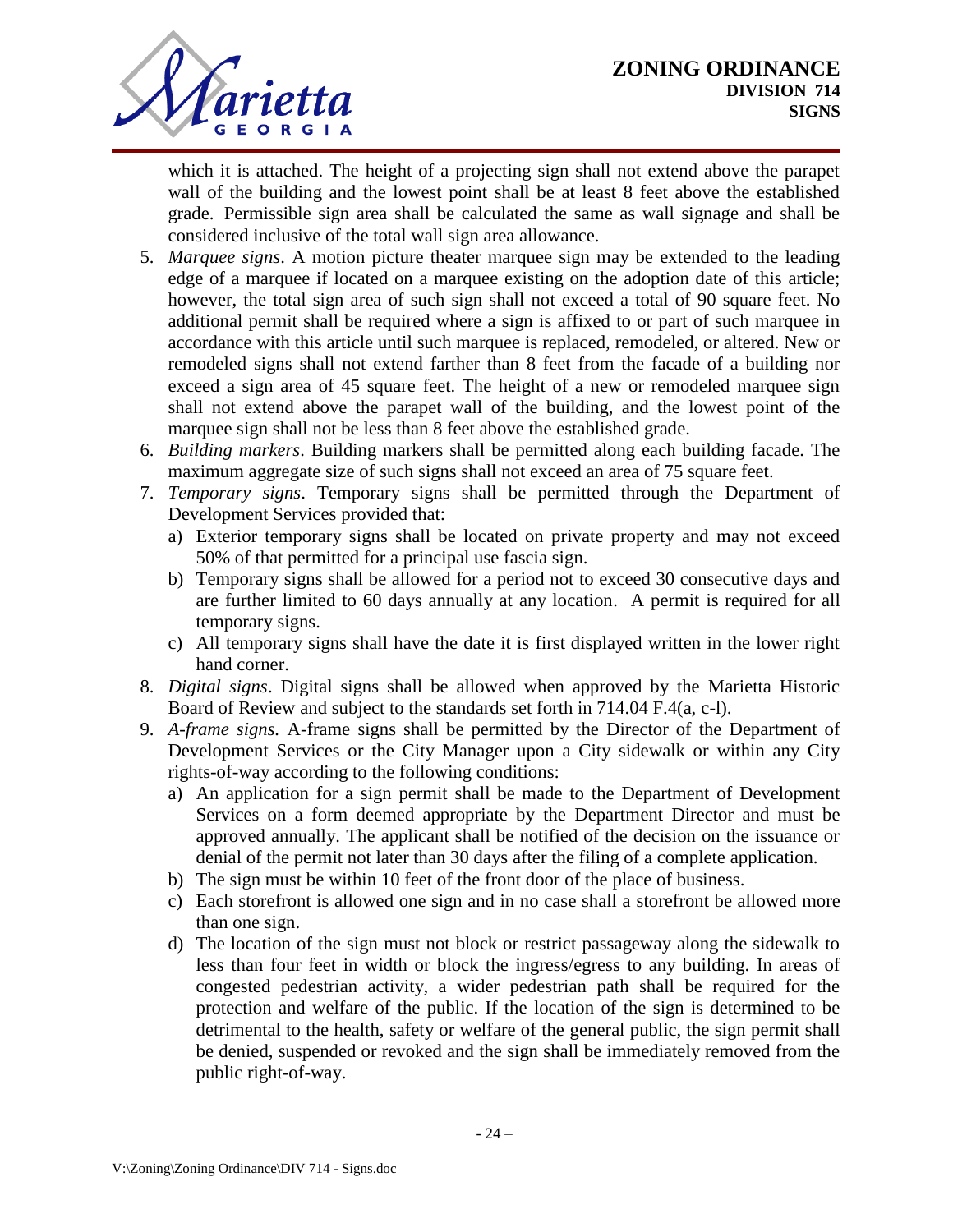

- e) The sign is limited to a maximum area of 10 square feet and a maximum height of 4 feet.
- f) The sign must be adequately weighted and shall not be illuminated, animated, or electrically powered in any way. Signs must be made of durable materials designed to withstand exterior conditions.
- g) The sign is allowed only during the advertising entity's business hours and must be moved inside when the business is not open.
- h) The City Manager or designee is authorized to remove any A-Frame sign without prior notice within the sole discretion of the City of Marietta, where such sign is impeding pedestrian traffic, is not well maintained or is otherwise utilized in a manner contrary to the public safety and welfare. The City shall not have any liability regarding the removal of such sign. The owner of the sign shall execute a Release and Indemnity Agreement in favor of the City of Marietta prior to the erection of any A-Frame sign, shall provide the City with a copy of the liability insurance policy in an amount not less than \$1,000,000.00 and such policy shall show the City as an additional insured.

### **714.09 Definitions**

- 1. *Flag*: A sign consisting of any fabric containing distinctive colors, patterns, logos or symbols, used as a symbol of a government or any other entity or organization and not containing any other message.
- 2. *Sign*: Any structure, part thereof, or device attached thereto or painted or represented thereon or any material or thing, illuminated or otherwise, which displays or includes any numeral, letter, word, model, banner, emblem, insignia, device, trademark or other representation used as or in the nature of an announcement, advertisement, direction or designation of any person, group, organization, place, commodity, product, service, business, profession, enterprise, industry or idea which is located upon any land or any building or upon a window.
- 3. *Sign, A-frame:* A detached, movable sign which has two (2) display areas, hinged on top, and an interior angle not to exceed sixty (60) degrees or less.

Example:



- 4. *Sign, abandoned:* Any permitted sign or sign structure which was erected on a premises in conjunction with a particular use which has been discontinued for a period of six (6) months or more.
- 5. *Sign, animated*: A sign that has moving parts or includes action, motion, or color changes, or the optical illusion of action, motion or color changes, including signs using electronic ink, signs set in motion by movement of the atmosphere, or made up of a series of sections that turn, including any type of screen using animated or scrolling displays.
- 6. *Sign, banner*: Any sign with or without characters, letters, illustrations, or ornamentation applied to cloth, paper, plastic, or fabric of any kind with only such material for backing, but excluding flags.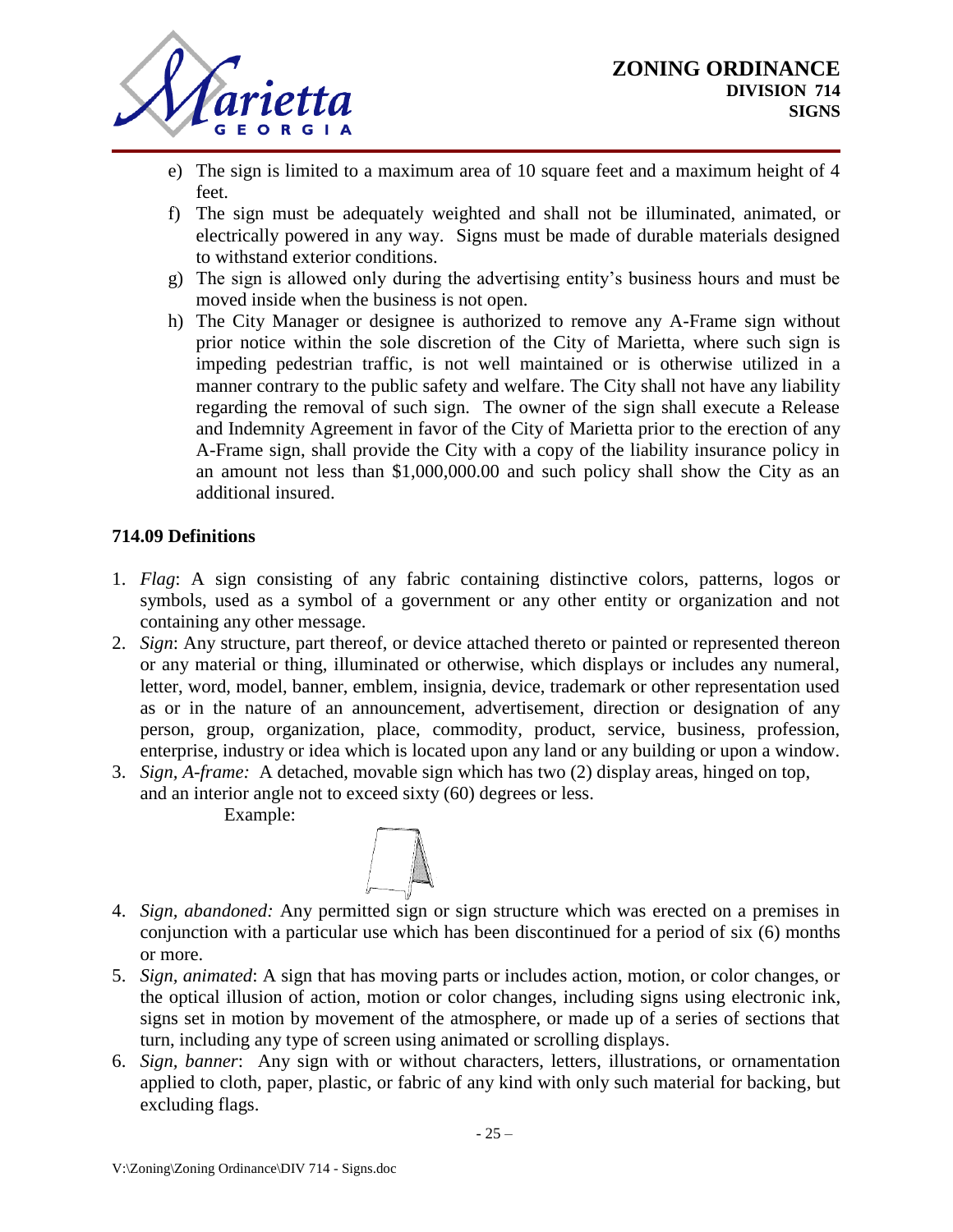

- 7. *Sign, billboard*: A detached sign which has a sign area greater than 250 square feet.
- 8. *Sign, building* marker: A sign made of bronze, stone or other permanent material and permanently installed as a portion of the exterior wall of the building in such manner it cannot be removed or replaced without substantial damage to the building surface.
- 9. *Sign, canopy*: A sign imposed upon or painted on any roof-like structure, such as an awning, either permanently or temporarily extended over a sidewalk or walkway, which can be mounted flush or suspended.
- 10. *Sign, changeable copy*: A sign that is designed so that characters, letters, or illustrations can be changed or rearranged without altering the face or surface of the sign.
- 11. *Sign, detached*: See Sign, Freestanding.
- 12. *Sign, digital*: Electronic signage that uses LED (Light Emitting Diode) screens, plasma panels, or any similar electronic signage devices or technology as the digital display sign where content is displayed as an image.
- 13. *Sign, dilapidated*: Any sign which in the City's reasonable opinion is structurally unsound, has defective parts, or is in need of painting or maintenance.
- 14. *Sign, face*: The part of a sign that is or can be used for the display of any graphics, letters, numerals, or characters including any background material, panel, trim, color, or illumination that differentiates the sign from a façade or sign structure.
- 15. *Sign, flashing*: A sign, the illumination of which is not kept constant in intensity at all times when in use, and which exhibits sudden or marked changes in lighting effects including message boards or similar technology.
- 16. *Sign, freestanding*: Any permanent sign affixed to a structure installed directly into the ground and which is wholly independent of any building or other support.
- 17. *Sign, illuminated*: A sign illuminated directly or indirectly by gas, electricity or other artificial light including reflective or fluorescent light.
- *18. Sign, incidental*: A sign of no more than six (6) square feet erected within reading distance of the right-of-way that serves the purpose of guiding safe traffic movements onto, from or within property, and without which there is an increased risk of incompatible traffic movements or obstructions. Examples of incidental signs include but are not limited to, "stop," "no parking," "entrance," "loading zone" and other similar traffic related directives. Alternatively, a sign not exceeding 20 square feet, located not within reading distance of the right-of-way that provides a menu board or directory signage for the premises.
- 19. *Sign, Interactive:* A sign whose displayed message is changed or modified as a result of the exchange of information or instruction between the sign and a person viewing the sign, or is otherwise designed to modify the message displayed based upon the identity of a specific individual viewing the sign.
- 20. *Sign, internally illuminated*: Any sign which has light transmitted outward through its face or any part thereof.
- 21. *Sign, marquee*: A projection sign attached to a roofed structure of a building which may project over public or private sidewalk or rights-of-way.
- 22. *Sign, monument*: A freestanding sign that forms a solid structure from the top of the sign to the ground. No open spaces which allow a direct line of sight from one side of the sign to the other are permissible in the area beneath the highest point of the sign face. Example: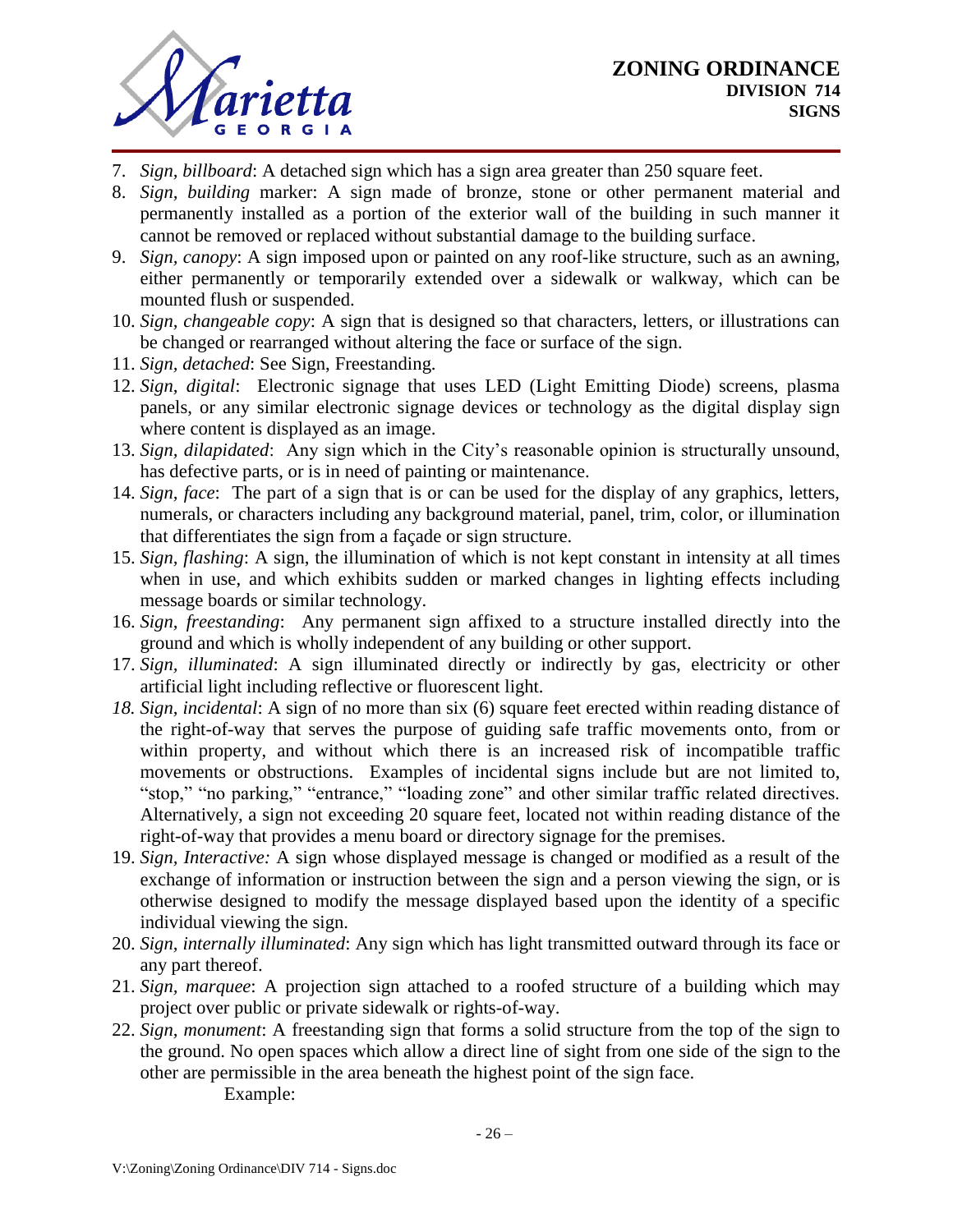



- 23. *Sign, nonconforming*: Any sign that was legal at the time of construction, but which does not meet the requirements of this Division.
- 24. *Sign, nostalgic*: Any decorative sign made of wood, wrought iron, or similar material which contains one decorative post that has a sign extending from the arm; or which contains two decorative posts with a sign between them, as long as the sign does not exceed the height of the two posts.

Examples of types of nostalgic signs:



- 25. *Sign, portable display*: A mobile/temporary, electrical or non-electrical changeable copy sign that is mounted on a trailer type frame with or without wheels or skids or portable wood or metal frame and not permanently attached to the ground.
- 26. *Sign, projecting*: A sign which is attached to the building wall and which extends more than 18 inches from the face of such wall.
- 27. *Sign, pylon*: Any freestanding sign which rests upon a pylon or pole.
- 28. *Sign, roof*: A sign that is mounted on the roof of a building or which is wholly dependent upon a building for support or which projects above the point of a building with a flat roof, the eave line of a building with a gambrel, gable or hip roof or the deck line of a building with a mansard roof.
- 29. *Sign, standard informational*. A sign with an area not greater that six (6) square feet, with a sign face for short-term use, containing no reflective elements, flags, or projections, and which, when erected, stands at a height not greater than four (4) feet, and is mounted on a wooden stake or metal frame with a thickness or diameter not greater than one and one-half  $(1 \frac{1}{2})$  inches.
- 30. *Sign, temporary*: A display, sign, banner, or other advertisement device with or without a structural frame, not permanently attached to a building, structure or the ground and intended for a limited period of display. This definition does not include portable display signs.
- 31. *Sign, trailer*: Any sign mounted on wheels and that may be moved from one location to another.
- 32. *Sign, vehicular*: Any sign on an operable vehicle or any vehicle parked temporarily, incidental to its principal use for transportation. This definition shall not include signs which are being transported to a site for erection.
- 33. *Sign, wall*: Any sign attached to or erected against a wall which is an integral part of the building, and projects no more than 18 inches from the wall of the building. Such a sign may be constructed without constituting an encroachment into a required side or front yard